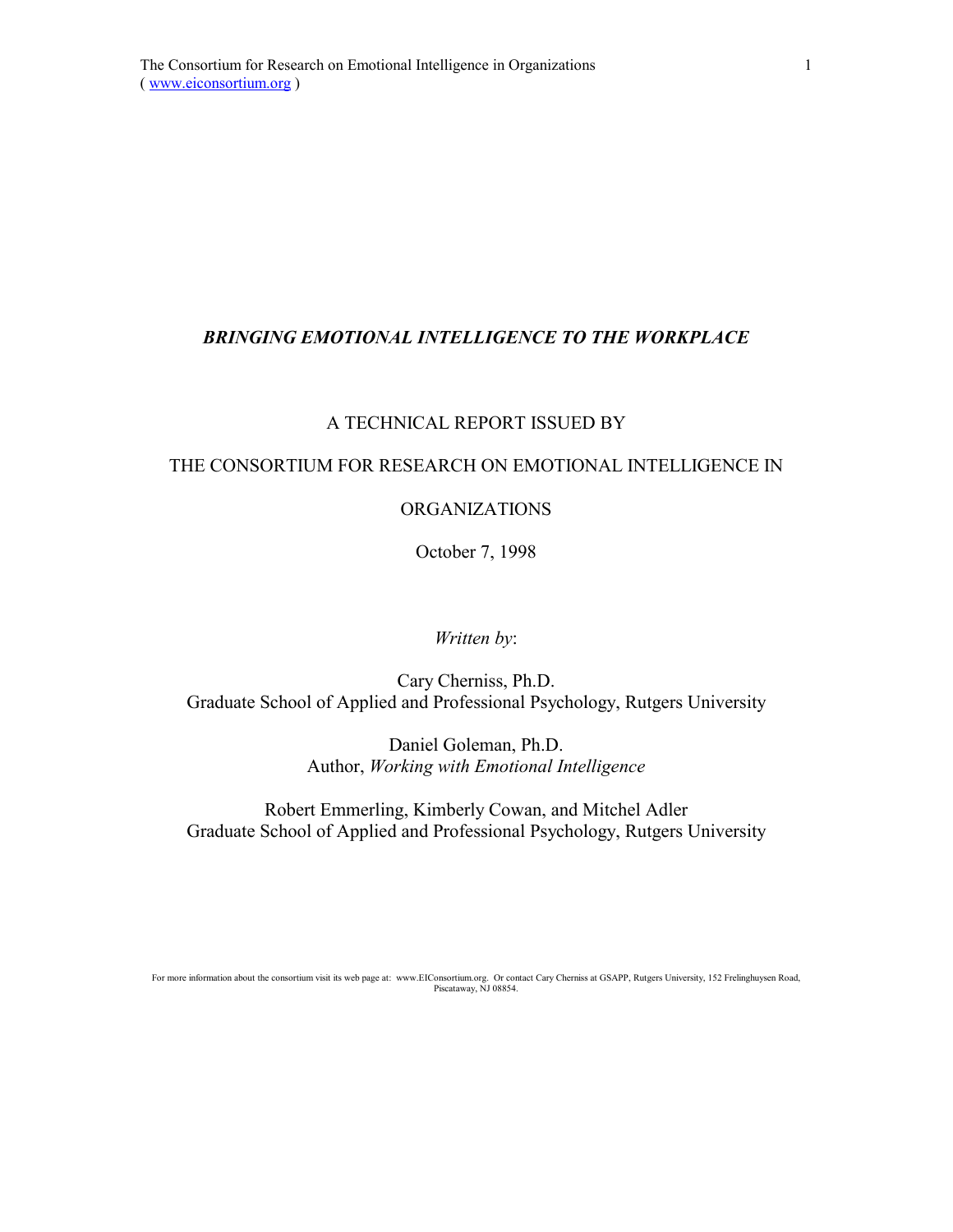## Preface

Current interest in "emotional intelligence" has raised the question of whether it is possible to improve the social and emotional competence of adult workers. Research in training and development, sports psychology, and behavior change suggests that it is possible, but the typical approach used in corporate training programs usually is flawed. Social and emotional learning is different from cognitive and technical learning, and it requires a different approach to training and development.

This report presents 22 guidelines for developing emotional intelligence in organizations, based on the best knowledge available on how to promote social and emotional learning. We have estimated that American business each year loses between 5.6 and 16.8 billion dollars by not consistently following these guidelines. The basis for this estimate can be found in the last section of the report.

Research for this report was conducted under the auspices of the Consortium for Research on Emotional Intelligence in Organizations. The Consortium is made up of nine individuals from academia, government, and the corporate sector. All of the individuals are recognized experts with considerable experience in both research and consulting. The Consortium has been funded by the Fetzer Institute, a private foundation located in Kalamazoo, Michigan. More information about the Consortium is available on the world wide web at: www.EIConsortium.org.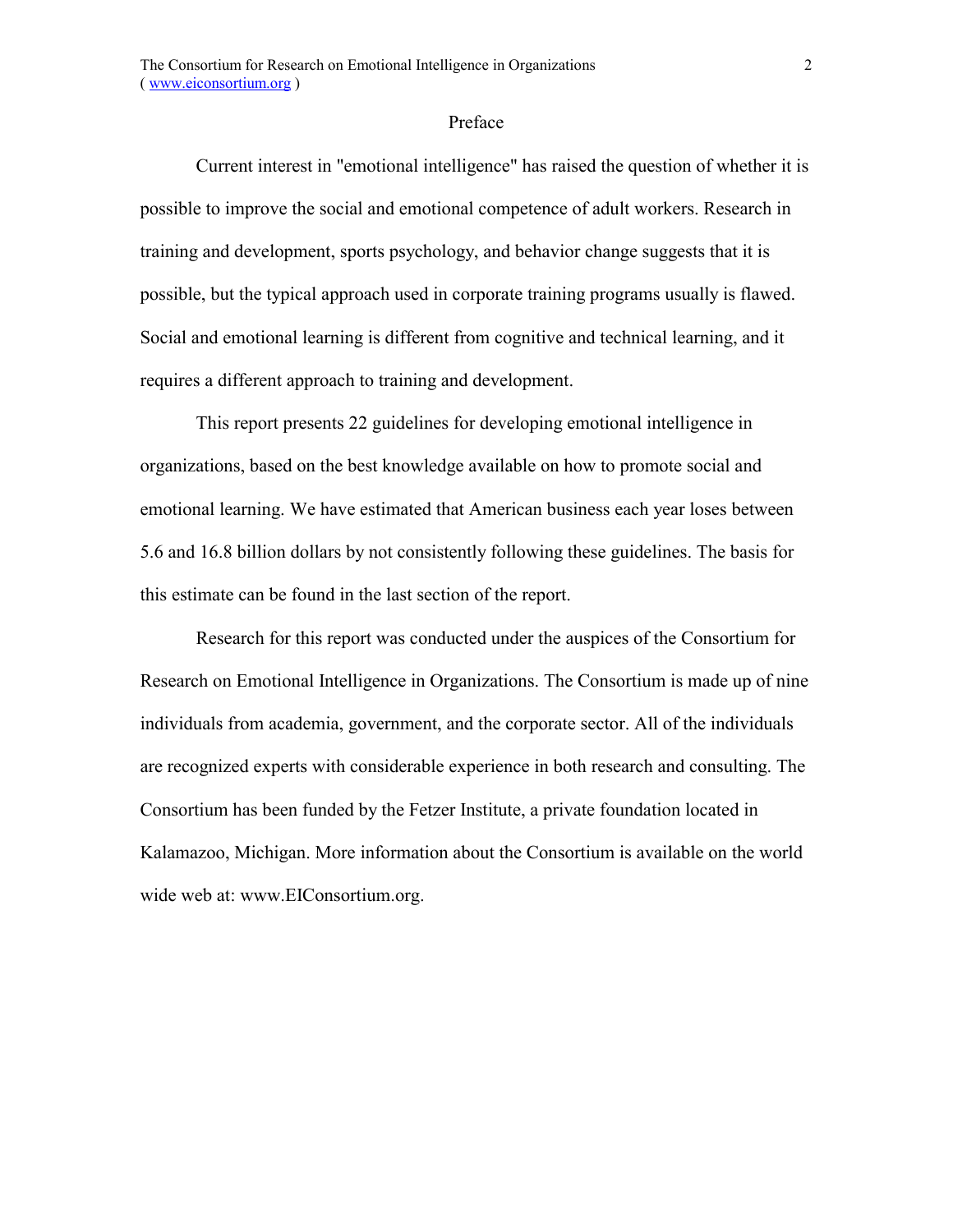### Bringing Emotional Intelligence to the Workplace

When the book, Emotional Intelligence, appeared in 1995, many business leaders agreed with the basic message that success is strongly influenced by personal qualities such as perseverance, self-control, and skill in getting along with others.<sup>1</sup> They could point to "super sales persons" who had an uncanny ability to sense what was most important to the customers and to develop a trusting relationship with them. They could point to customer service employees who excelled when it came to helping angry customers to calm down and be more reasonable about their problems with the product or service. And they also could point to brilliant executives who did everything well except get along with people, or to managers who were technically brilliant but could not handle stress, and whose careers stalled because of these deficiencies. Business leaders well understood how valuable these "emotionally intelligent" employees are to an enterprise.<sup>2</sup>

But what about the many workers who lack these important emotional competencies? Is it possible for adults to become more socially and emotionally competent? Many business leaders are less certain about this question. For instance, the dean of a major business school, when asked about the importance of emotional intelligence at work, enthusiastically agreed that it was crucial. But when we asked him how his school attempted to improve the emotional intelligence of MBA students, he said, "We don't do anything. I don't think that our students' emotional intelligence can be improved by the time they come here. They're already adults, and these qualities are developed early in life."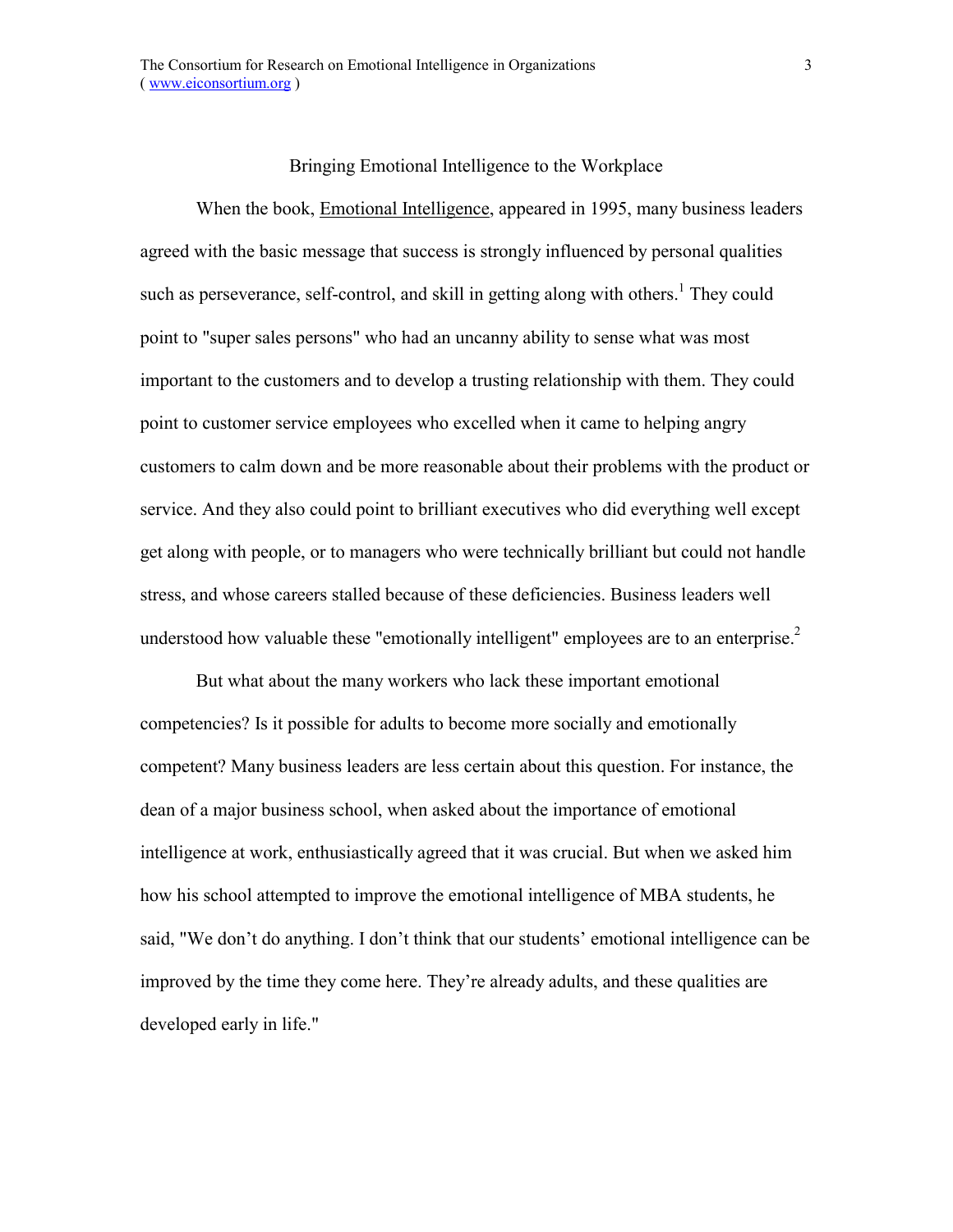On the other hand, there are those who seem to claim that they can raise the emotional intelligence of a whole group of employees in a day or less. Scores of consultants now are selling workshops and seminars designed to help people become more emotionally competent and socially skilled. Some of these programs are quite good, but others make unrealistic claims. The worst ones are those that involve a heavy reliance on inspirational lectures or intense, short-lived experiences – and little else.

So who is right  $-$  the skeptics who believe that nothing can be done to improve emotional competence after the age of 15, or the hucksters who claim that they can turn emotional dunces into emotional Einsteins in an afternoon? As usual, the answer lies somewhere in between.

A growing body of research on emotional learning and behavior change suggests that it is possible to help people of any age to become more emotionally intelligent at work. However, many programs designed to do so fail to recognize the difference between two types of learning.

#### Two Types of Learning

Training and development efforts in industry have not always distinguished between cognitive learning and emotional learning, but such a distinction is important for effective practice.<sup>3</sup> For instance, consider the example of the engineer whose career was stymied because he was shy, introverted, and totally absorbed in the technical aspects of his job. Through cognitive learning, he might come to understand that it would be better for him to consult other people more, make connections, and build relationships. But just knowing he should do these things would not enable him to do them. The ability to do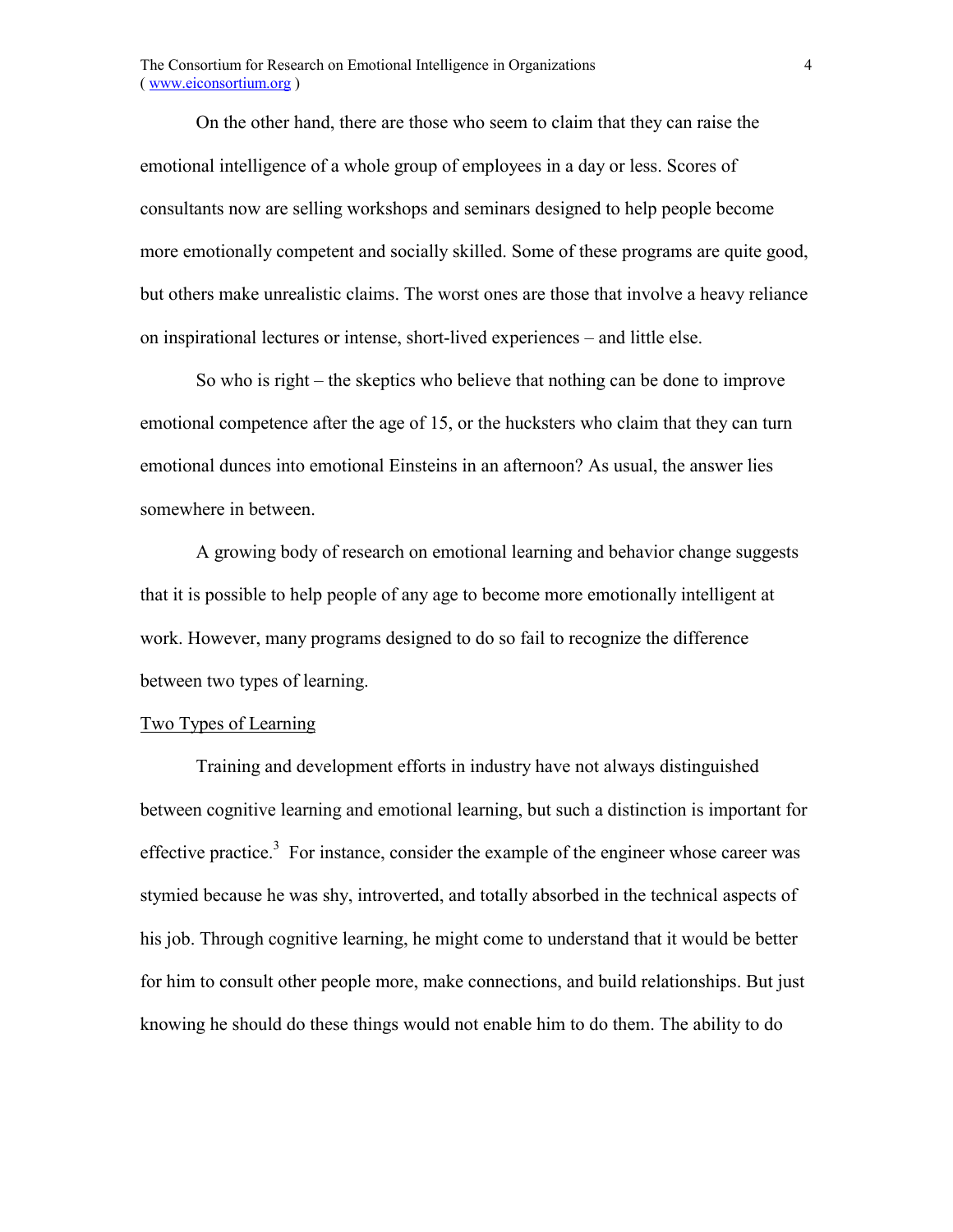these things depends on emotional competence, which requires emotional learning as well as cognitive learning.

Emotional incompetence often results from habits deeply learned early in life. These automatic habits are set in place as a normal part of living, as experience shapes the brain. As people acquire their habitual repertoire of thought, feeling, and action, the neural connections that support these are strengthened, becoming dominant pathways for nerve impulses. Connections that are unused become weakened, while those that people use over and over grow increasingly strong.<sup>4</sup> When these habits have been so heavily learned, the underlying neural circuitry becomes the brain's default option at any moment – what a person does automatically and spontaneously, often with little awareness of choosing to do so. Thus, for the shy engineer, diffidence is a habit that must be overcome and replaced with a new habit, self-confidence.

Emotional capacities like empathy or flexibility differ from cognitive abilities because they draw on different brain areas. Purely cognitive abilities are based in the neocortex. But with social and emotional competencies, additional brain areas are involved, mainly the circuitry that runs from the emotional centers – particularly the amygdala – deep in the center of the brain up to the prefrontal lobes, the brain's executive center. Effective learning for emotional competence has to re-tune these circuits.

Cognitive learning involves fitting new data and insights into existing frameworks of association and understanding, extending and enriching the corresponding neural circuitry. But emotional learning involves that and more  $-$  it requires that we also engage the neural circuitry where our social and emotional habit repertoire is stored. Changing habits such as learning to approach people positively instead of avoiding them, to listen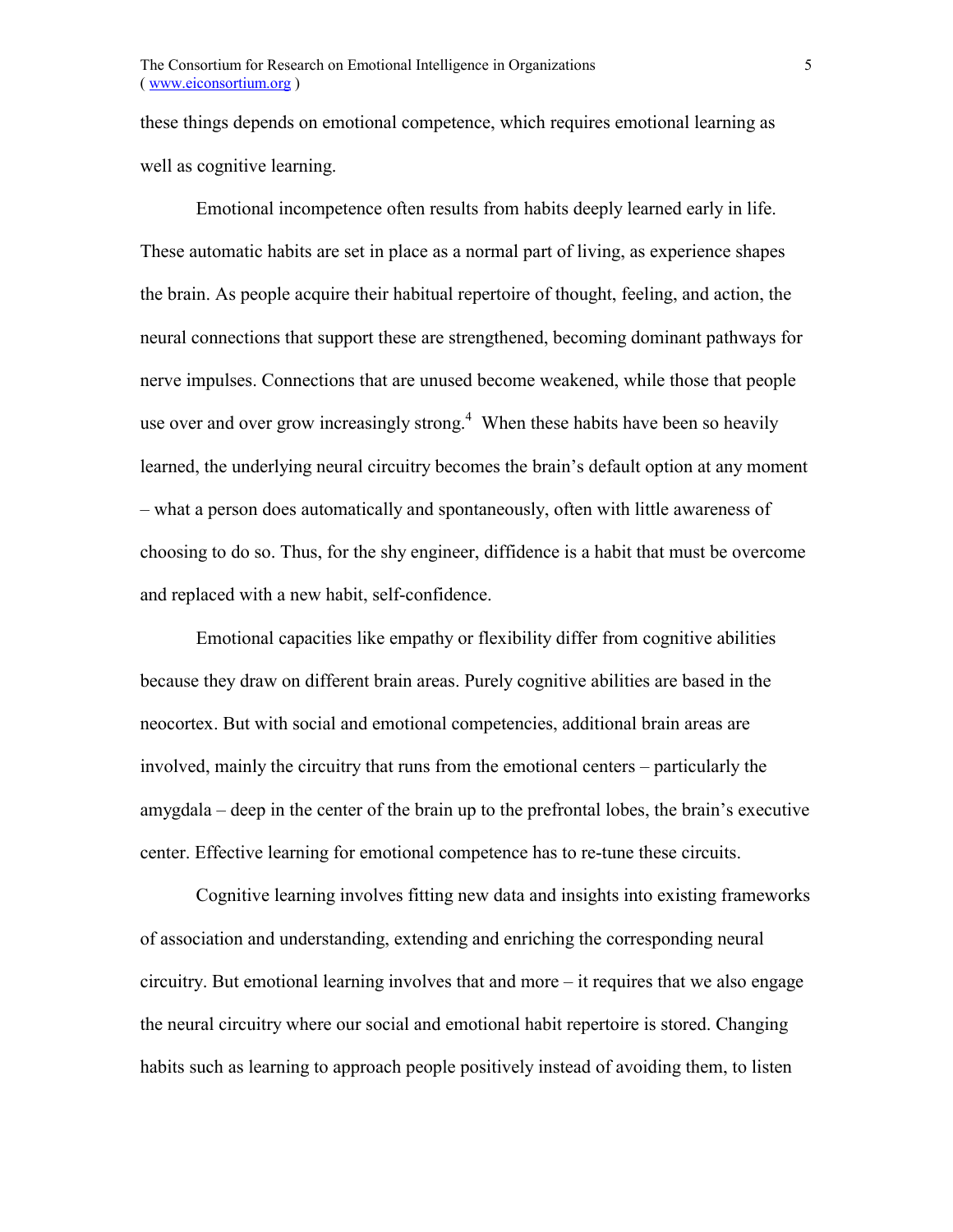better, or to give feedback skillfully, is a more challenging task than simply adding new information to old.

Motivational factors also make social and emotional learning more difficult and complex than purely cognitive learning. Emotional learning often involves ways of thinking and acting that are more central to a person's identity. A person who is told, for instance, that he should learn a new word processing program usually will become less upset and defensive than if he is told that he should learn how to better control his temper or become a better listener. The prospect of needing to develop greater emotional competence is a bitter pill for many of us to swallow. It thus is much more likely to generate resistance to change.

What this means for social and emotional learning is that one must first unlearn old habits and then develop new ones. For the learner, this usually means a long and sometimes difficult process involving much practice. One-day seminars just won't do it.<sup>5</sup>

Those who study training "have tended to consider all training the same, without regard to the purpose of the training or the type of learning involved."6 Some of the previous thinking about training, based largely on cognitive learning, is valid for social and emotional learning as well. However, the principles for social and emotional learning differ greatly from those that apply to purely cognitive abilities. A better source of guidance comes from research that examines social and emotional change processes more directly. Such research comes from many different fields, including sports psychology, psychotherapy and behavior change, and personal development. This research suggests a set of guidelines for the design of effective social and emotional learning.<sup>7</sup> These guidelines point to components that are additive and synergistic; to be effective, social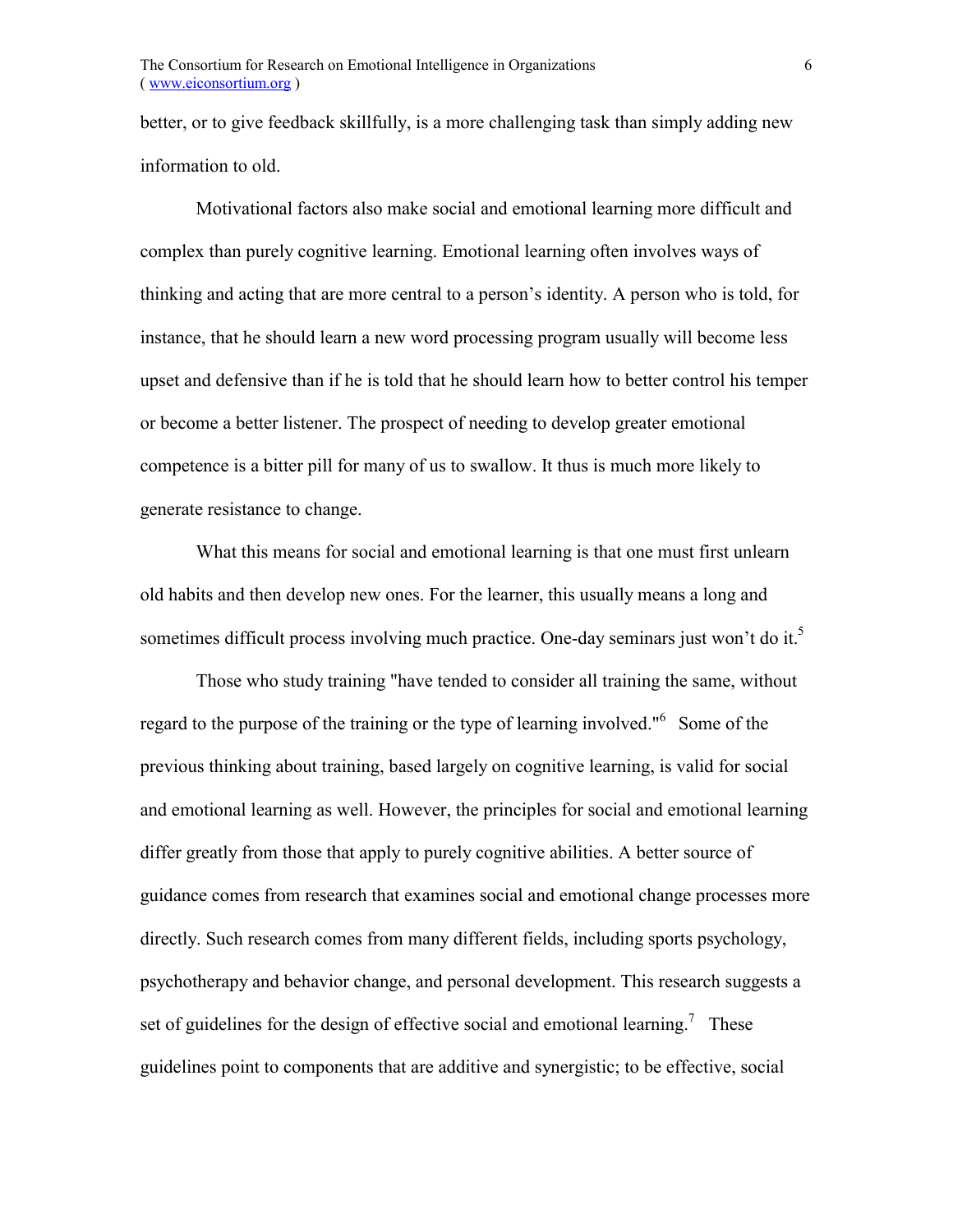and emotional learning experiences need not adhere to all of these guidelines, but the

chances for success increase with each one that is followed.

Guidelines for Effective Social and Emotional Learning: An Overview

The guidelines for social and emotional training are presented schematically in Figure 1.

They are arranged in the form of a flow chart that describes the optimal process for

helping individuals to increase their emotional competence in personal and interpersonal

contexts.

FIGURE 1 The Optimal Process for Developing Emotional Intelligence in Organizations

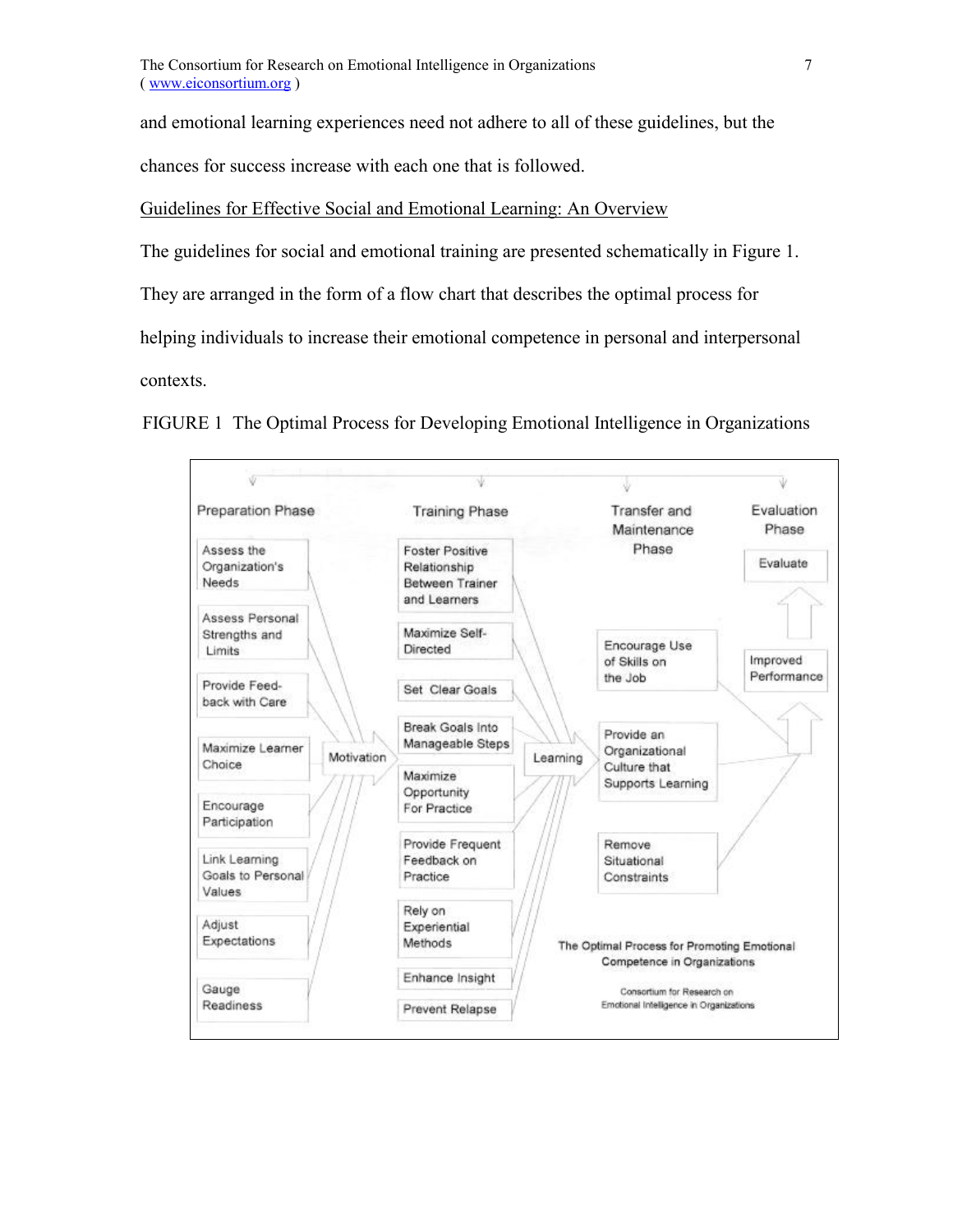The flow chart suggests that there are four basic phases to the training process. The first occurs even before the individual begins formal training. This initial phase, which is crucial for effective social and emotional learning, involves preparation for change. This preparation occurs at both the organizational and individual levels. The second phase, training, covers the change process itself. It includes the processes that help people change the way in which they view the world and deal with its social and emotional demands. The third phase, transfer and maintenance, addresses what happens following the formal training experience. The final phase involves evaluation. Given the current state of knowledge about social and emotional learning, the complexity of programs designed to promote such learning and the great unevenness in the effectiveness of existing programs, evaluation always should be part of the process.

## Phase One: Preparation for Change

Motivation is especially important in social and emotional learning. $8$  Such learning can be challenging for adults who already have established a way of relating to themselves and others, and people need to be strongly committed to the change process for an extended period of time. So what can managers and trainers do to increase learners' motivation prior to the start of the change process? The first set of guidelines addresses this question.

1. Assess the Organization's Needs. Good training begins with a needs assessment.<sup>9</sup> For social and emotional training, there are two particular challenges that must be addressed at this point in the process. First, many people in the organization will be skeptical about the link between emotional intelligence and the bottom line. A systematic and rigorous study can help show that such a link exists. For instance, in one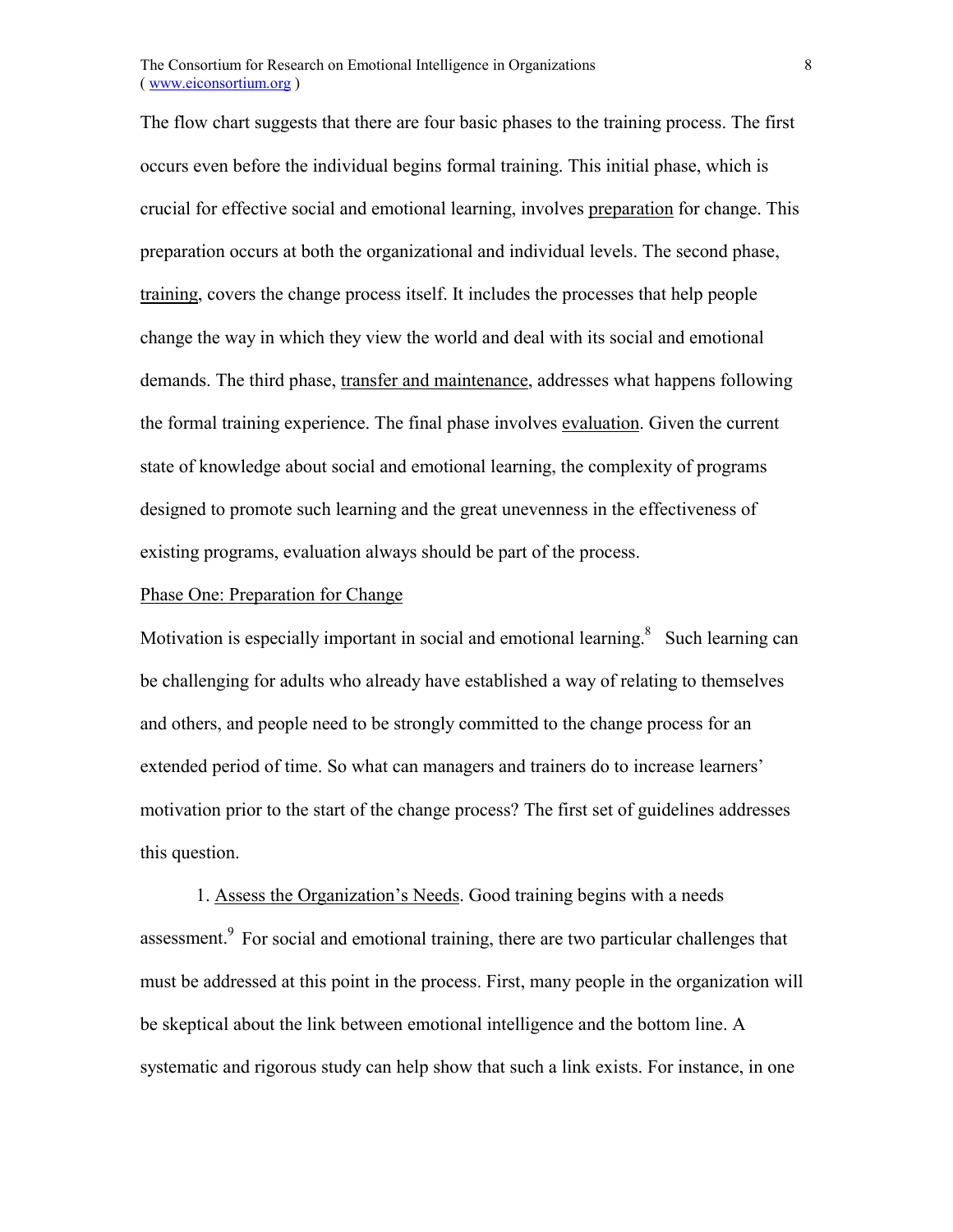large financial services company, there was considerable skepticism about the value of training in "emotional competence" until top executives saw the results of a study showing that financial advisors who coped better with the emotional aspects of work with clients sold more life insurance policies. Once they saw the connection between this particular type of emotional competence and the bottom line, the executives encouraged advisors to participate in an emotional competence training program.

The second challenge in applying this guideline to social and emotional training efforts is to identify all of the particular competencies that are important for success. Sometimes it is easy to miss crucial ones. For instance, an initial needs assessment in one airline began with a consideration of the airline's business strategy. Because airlines are similar in price structure, a competitive advantage depends particularly on how well passengers are treated by airline personnel. As a result, the way in which flight attendants handled passengers became the focus for training efforts. Research then indicated that superior performers had two types of competencies: self-management (resilience, efficiency, adaptability) and interpersonal (caring for and managing customers well, and teamwork). However, two other competencies, self-awareness and empathy, help support the self-management and interpersonal competencies. So the training program also needed to include these. Only a careful assessment of the work situation, informed by an understanding of the nature of emotional competence, enabled the consultant to identify both the surface-level and deeper competencies that affected performance.

2. Assess Personal Strengths and Limits. Two challenges confront those who wish to assess the social and emotional competence of individuals. First, people usually are less aware of skill weaknesses in the social and emotional domains.<sup>10</sup> They may realize,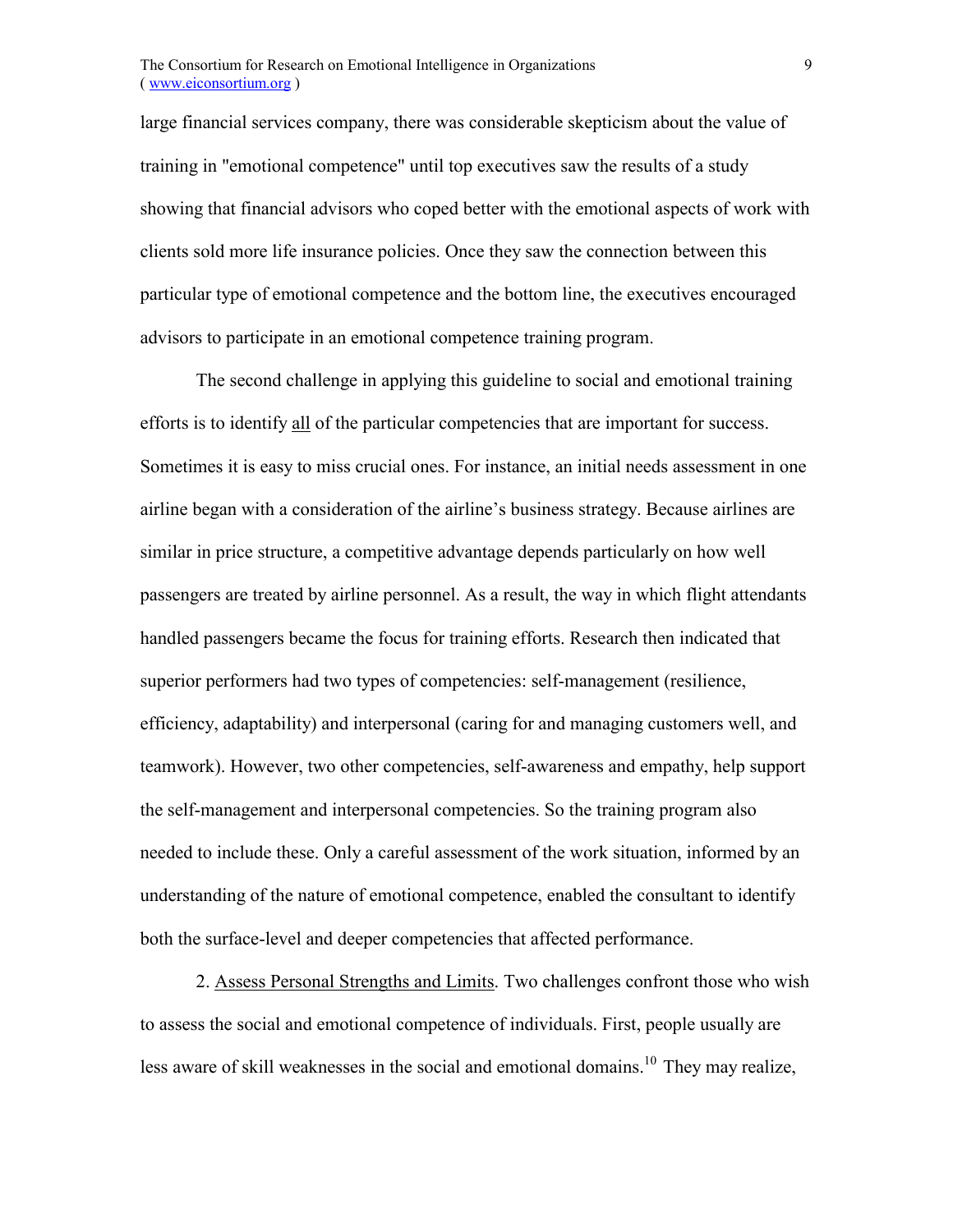for example, that the interpersonal aspects of leading a work group are difficult and frustrating. But they may not be able to pinpoint the emotional skills they need in order to improve their functioning in this area. They are probably even less aware of the underlying attitudes and ways of thinking that get them into trouble, or how those ways of thinking trigger complex emotional response patterns that impede their effectiveness in dealing with difficult employees, customers, or coworkers.

Second, these competencies are manifested primarily in social interaction. Therefore, the best approach usually involves ratings by those who interact with the person. However, the beliefs, motives, and feelings of the rater influence ratings of social and emotional competence. The boss's view of a manager's self-awareness or ability to empathize may be very different from the perspective of the manager's peers and subordinates. The best assessment approach for initiating social and emotional learning thus is usually based on multiple ratings conducted from multiple perspectives, such as 360-degree assessments that include boss, peer, and subordinate ratings.<sup>11</sup>

"Three-sixty feedback" now is used regularly in industry for a variety of purposes, and organizations vary in how well they use this tool. When not managed well, it can create resistance rather than readiness. In the most effective development programs, the participants are helped to review these ratings and then use them to identify the competencies that should be the focus of training efforts. Ultimately, however, the motivating power of an assessment is affected by how credible it is to the learners. The trainees need to have faith in the assessment method.<sup>12</sup>

3. Provide Feedback with Care. Motivation for change can be enhanced when people are given feedback on the assessment results.<sup>13</sup> However, there are many pitfalls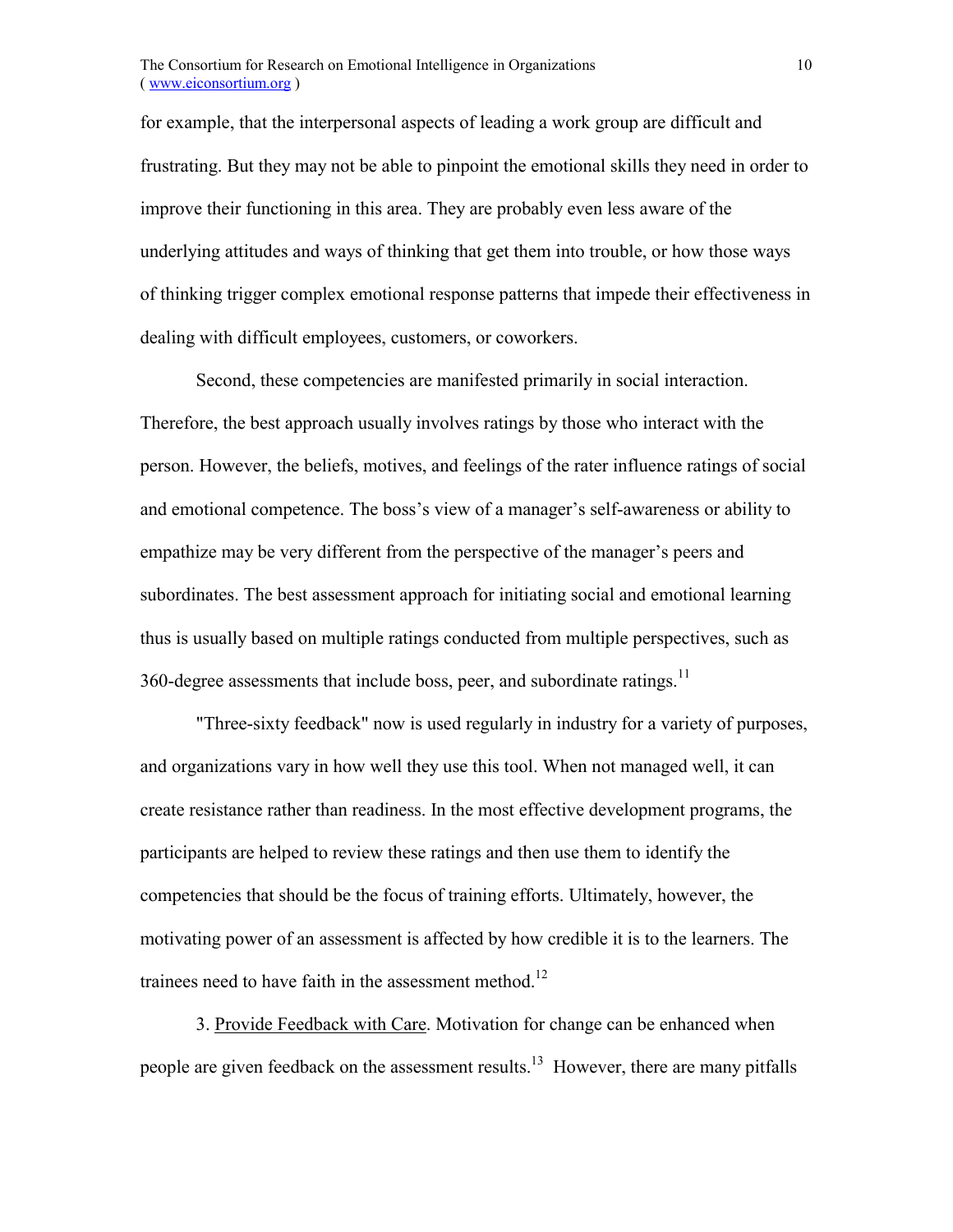in giving people feedback on their social competence. These competencies are closely linked to a person's identity and self-esteem. It is one thing, for example, to be told that you need to work on the back-swing of your chip shot in golf, but it is quite another to be told that you need to handle stress better. If the feedback is not provided with sensitivity and skill, people often become defensive.

People are more likely to respond positively to feedback when they trust and respect the person who gives it. People also are more likely to be motivated to change when they believe that the feedback is constructive and accurate,<sup>14</sup> and they are helped to identify the specific steps they can take to improve.<sup>15</sup> People also need sufficient time to think about the information and its implications. And in social and emotional development efforts, it is especially important that the feedback occur in an atmosphere of safety.

The understood purpose of the feedback also affects its motivational and emotional impact. When, for instance, it is used for appraisal purposes, and one's supervisor gives the feedback, the impact often is negative. On the other hand, when it is used for development purposes and the person giving the feedback is viewed as a disinterested individual whose motivation is to help, then the consequences tend to be much more positive.<sup>16</sup> For instance, in a large computer software company, an executive development specialist provides the individual with the results of a 360-degree assessment strictly in confidence, one-to-one. No copies of the results are kept. The feedback is used only as a development tool.

4. Maximize Learner Choice. People generally are more motivated to change when they freely choose to do so.<sup>17</sup> In social and emotional training, however, choice is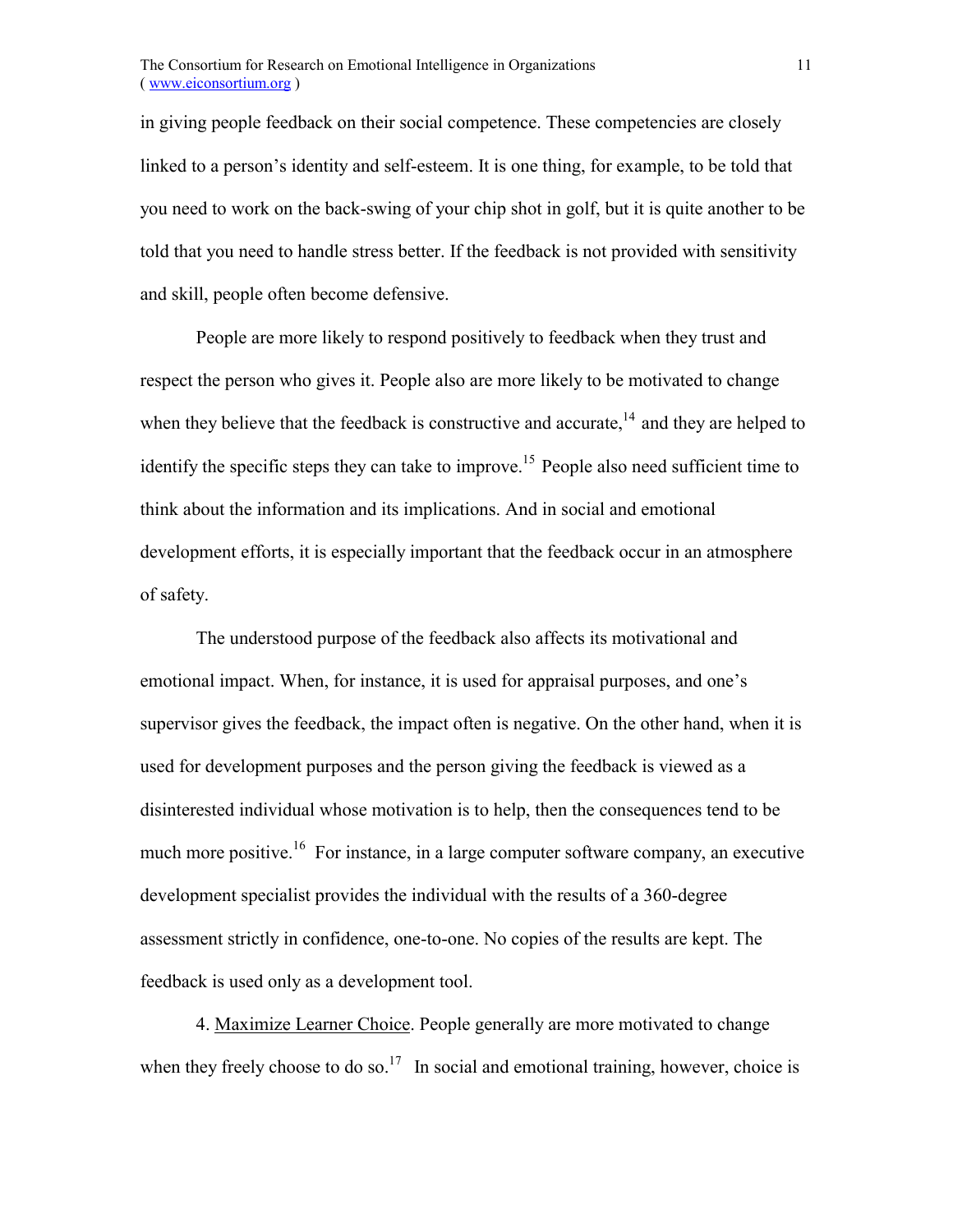particularly important. Because these competencies are so close to the essence of what makes us the people we are, it is better if we are free to choose whether or not to engage in such training. It also is better if the choice is real. If trainees are given a choice but not assigned to the training they initially chose, they will be less motivated to learn than those who were given no choice. $18$ 

5. Encourage Participation. Because social and emotional learning is viewed as "soft" and thus somewhat suspect, employees will tend not to choose to participate in it unless they believe that the organization's management strongly endorses it. The words and actions of supervisors are especially important. Trainees are more willing to participate in development activity if their supervisors indicate that they support it. In a large financial services company, a training program in emotional competence was popular in part because several regional vice presidents encouraged their management groups to participate and then attended the program with them.

The same has been true for "crew resource management training," a program that teaches airline crews the social and emotional skills that help them to work better as a team. When senior management has demonstrated a real commitment to this program by providing intensive and recurrent training, there has been greater acceptance of it among the crews. Acceptance also has increased when check airmen and instructors emphasize concepts from the training during other training and checking.<sup>19</sup>

6. Link Learning Goals to Personal Values. People will be most motivated to learn and change if they believe that doing so will help them achieve goals that they value.<sup>20</sup> For instance, in teaching airline crews how to work better in the cockpit as a team, it usually is more effective to teach them "how to get a team off to a good start,"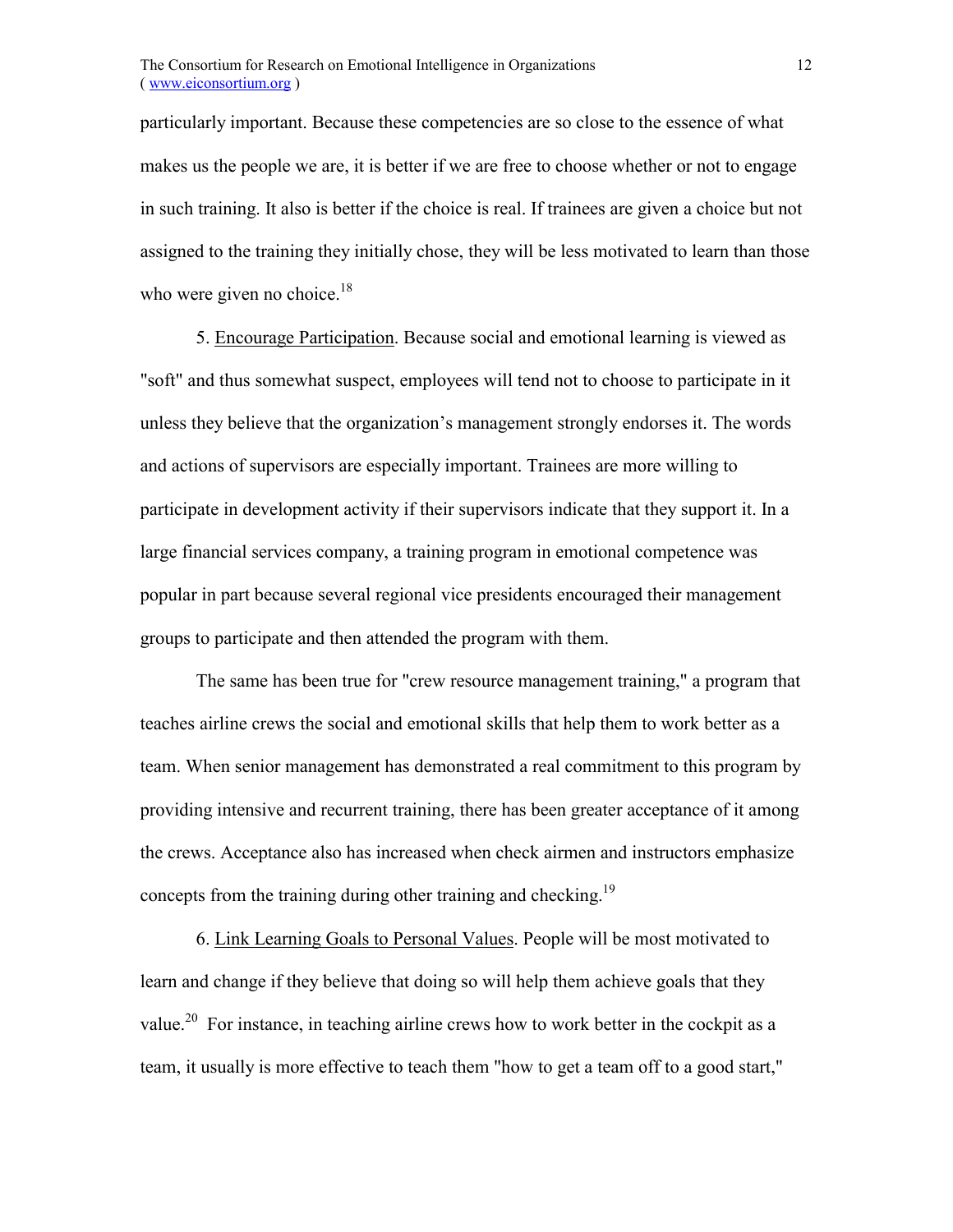and "how to address conflicts among members constructively," rather than to teach them about "behavioral styles."<sup>21</sup>

Often the most salient personal values will be work-related, but they need not be. Trying to motivate learners by showing them that training will contribute to career success will be difficult if success is unimportant to them.<sup>22</sup> Fortunately, other incentives for social and emotional learning are not difficult to find. In one popular emotional competence program, many participants reported that the skills they learned were as valuable in managing relationships at home as they were at work.

7. Adjust Expectations. Expectations about performance can become selffulfilling prophecies. People who are confident that they can succeed in a training program will tend to be more motivated and, not surprisingly, more successful.<sup>23</sup> Unfortunately, in the case of social and emotional learning, many people are skeptical that emotional intelligence can be improved. And people who find social and emotional problems challenging will be particularly dubious about *their* ability to improve. To maximize motivation, learners need to believe not only that greater emotional competence will lead to valued outcomes, but also that it can be improved. Furthermore, they need to have a realistic expectation of what the training process will involve.<sup>24</sup>

Trainers can help enhance learners' self-efficacy in various ways. For instance, in the JOBS program, an award-winning program designed to help unemployed workers to overcome discouragement and find new jobs, the participants observe the trainers engage in a role-play of a job interview. The trainers intentionally make several mistakes during the role-play. The participants then provide suggestions for improving performance, and the trainers do the role-play again, incorporating the participants' suggestions. The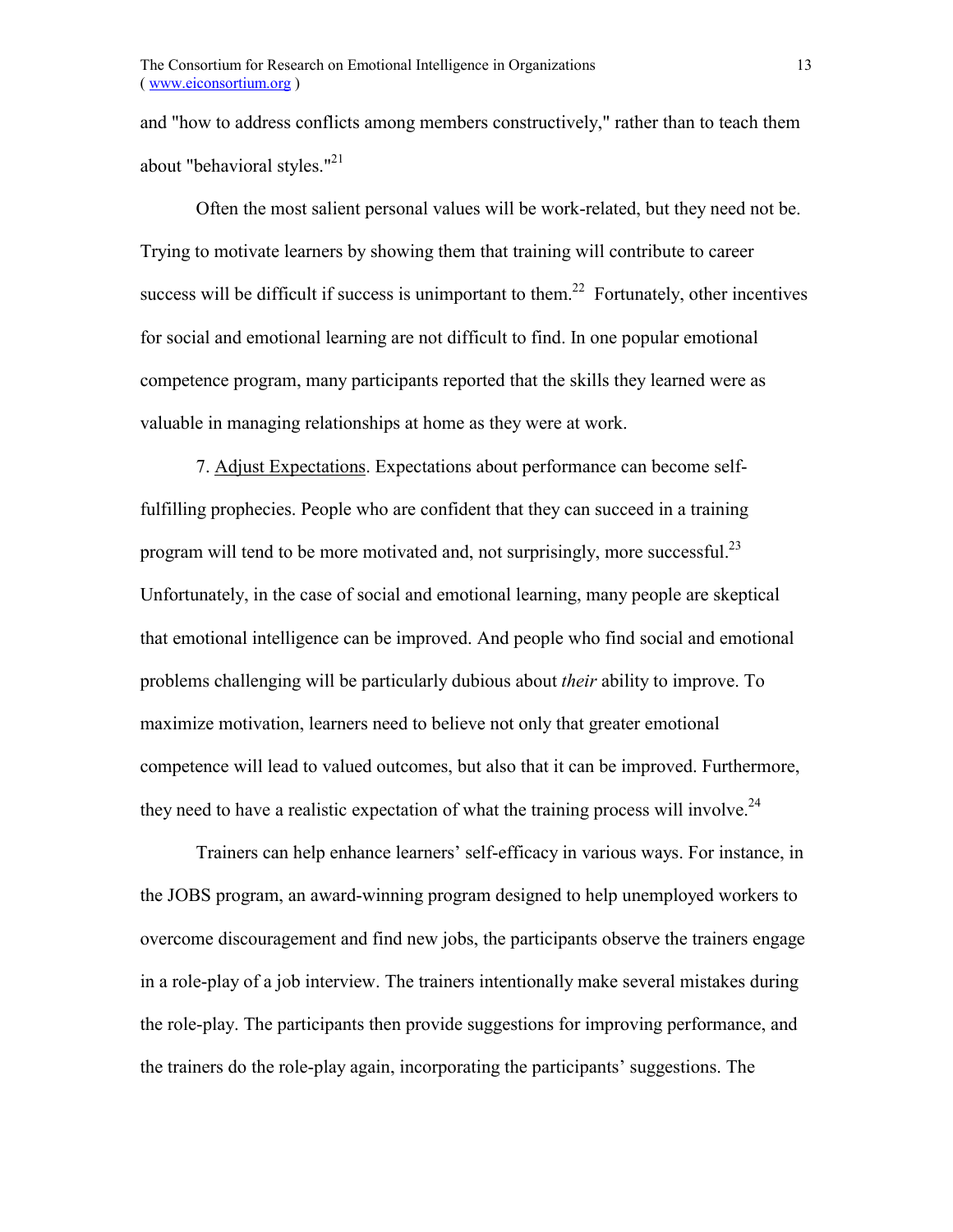participants see how useful the suggestions are, and the trainers point out that the participants have demonstrated that they already know most of what the experts know about how to do a job interview well.<sup>25</sup>

8. Gauge Readiness. Research on a wide variety of behavior change programs suggests that people go through several stages of readiness for change before they are ready to make a true commitment.<sup>26</sup> In the first stage, they deny that they have any need for change. In the next stage, people begin to see that they need to improve, but they are not sure that anything can be done about their problems and they put off making a decision. In the third stage, the individual recognizes that there is a problem and also that there are ways of dealing with it, but the person has not made a concrete plan to act. It is not until the fourth stage that the person is ready to act. People at this stage have a concrete plan, and they put it into action. Before training begins (or toward the beginning), the training staff should, ideally, assess the readiness stage of each potential participant. They then would design an appropriate intervention based on that assessment, which will differ for people at each stage of readiness.

#### Phase Two: Training

In social and emotional learning, motivation continues to be an important issue during the training phase. The amount of time, effort, and potential threats to one's selfesteem that occur during social and emotional learning suggest that trainers continue to monitor the individual's motivation and intervene to bolster it. One of the most important factors influencing motivation during the training phase is the relationship between the trainer and the learner.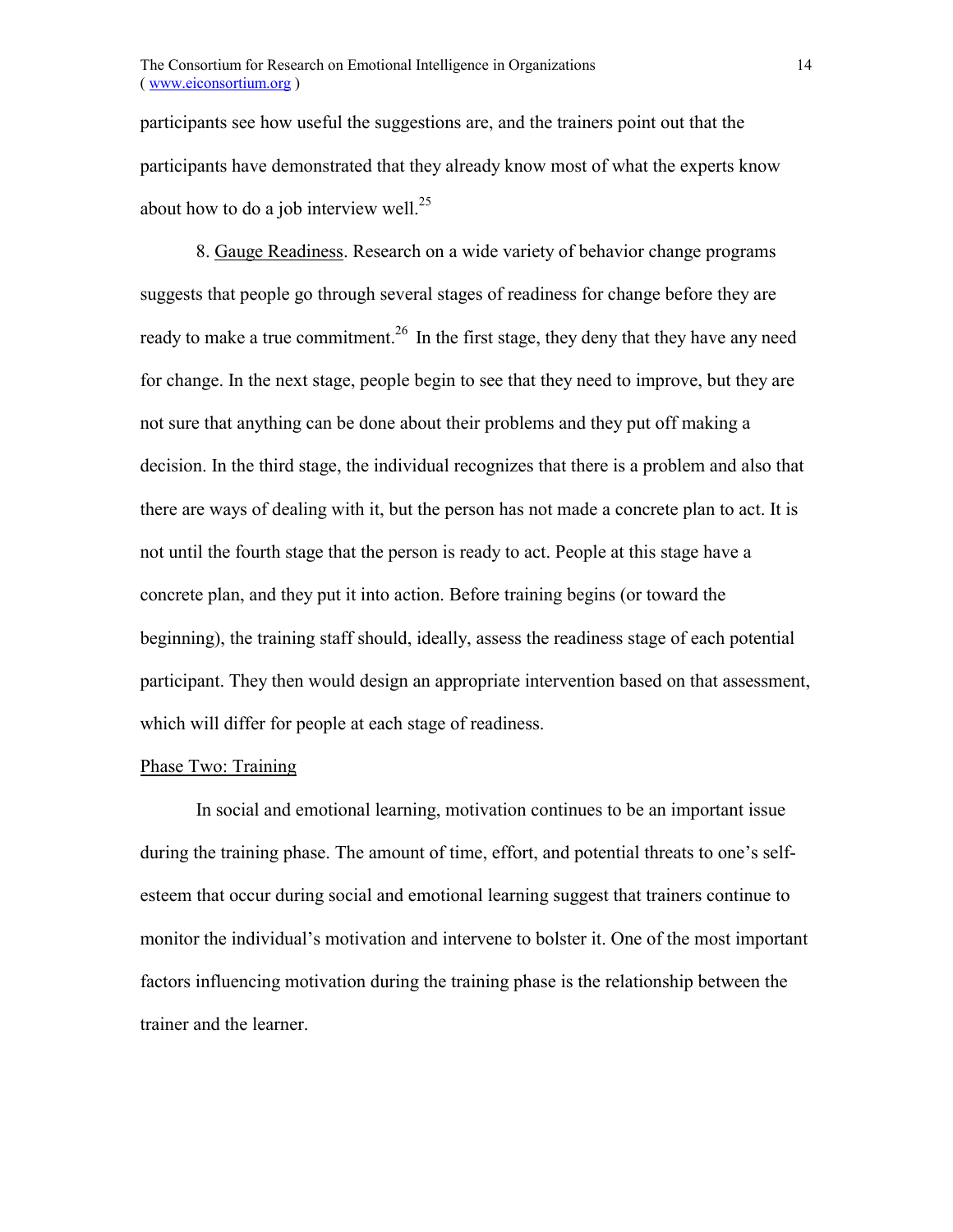9. Foster a Positive Relationship Between the Trainer and Learner. In social and emotional learning, the relationship between the trainer and learner is critically important.<sup>27</sup> For instance, in a program designed to teach people to be more assertive, the participants were less likely to drop out and showed more positive change at the end of the program if they had a positive relationship with the trainer.<sup>28</sup>

Several studies have suggested that trainers who are empathic, warm, and genuine  $-$  which are, of course, attributes of emotional intelligence  $-$  develop more positive relationships with participants in behavior change programs, and they are more likely to be successful.<sup>29</sup> Trainers who use a directive-confrontational style only succeed in making participants more resistant.<sup>30</sup>

In the JOBS program, the trainers work to develop a trusting relationship with the participants by engaging in a moderate degree of self-disclosure. For instance, the trainers talk about their own experiences in coping with job loss, emphasizing the normal experiences of self-doubt, encounters with barriers and setbacks, persistence in the face of these barriers, and ultimate success. This self-disclosure encourages the participants to identify with and admire the trainers, which facilitates social and emotional learning.<sup>31</sup>

10. Maximize Self-Directed Change. People are more likely to develop emotional competence when *they* decide which competencies to work on and set their own goals. Training for emotional competence also benefits when the trainer adapts the training to match the person's needs, goals, and learning style preferences.<sup>32</sup> For instance, in one stress management program, the participants were taught a variety of approaches to relaxation. Then they were encouraged to try each one and select the best one for them. And if none worked well, they were encouraged to try other approaches to managing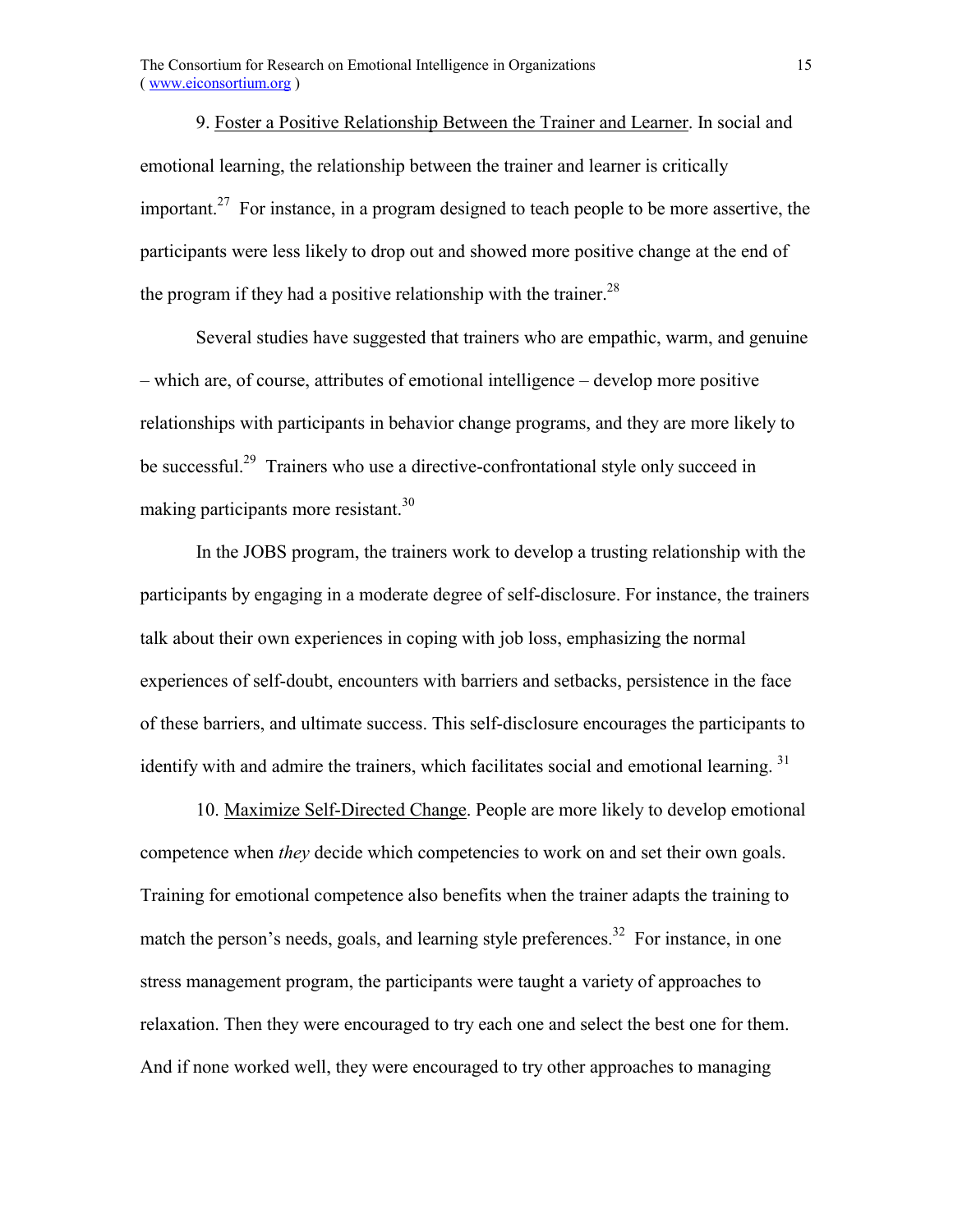stress, such as improving their time management skills. The basic message of the program was that people differ, and no one approach to managing stress will work well for everyone.

11. Set clear goals. Social and emotional learning benefits from specific, clear goals. A goal such as "learn how to listen better to subordinates" is less effective than "use active listening with at least three times each day for three weeks." Specific and challenging goals help support social and emotional learning because they maximize selfefficacy, mastery, and motivation. The most effective trainers are able to help the learners set clear and challenging goals without infringing on the learners' sense of ownership for the goals. $33$ 

12. Break Goals into Manageable Steps. For many people, trying to bring about even modest improvements in emotional competence can be frustrating. Although challenging goals are more motivating than simple ones, it also helps if the goals are attainable. When people reach a goal, their self-efficacy increases, which leads to the setting of new, more challenging goals.<sup>34</sup> For instance, one MBA student lacked the selfconfidence necessary to approach people about part-time jobs. The larger goal of developing self-confidence was overwhelming (and also vague), but he was helped to break it into smaller, more realistic action steps. The first was to update his resume, which was easy; there was no need to approach anyone. The next steps, which were increasingly difficult, were to call the chairman of the Finance Department by the next month to request a meeting, then meet with the chairman to discuss opportunities, then do the same with his mentor, a local executive. Finally, he would search the local want ads and call to apply for promising jobs. In this way, the goal of increasing self-confidence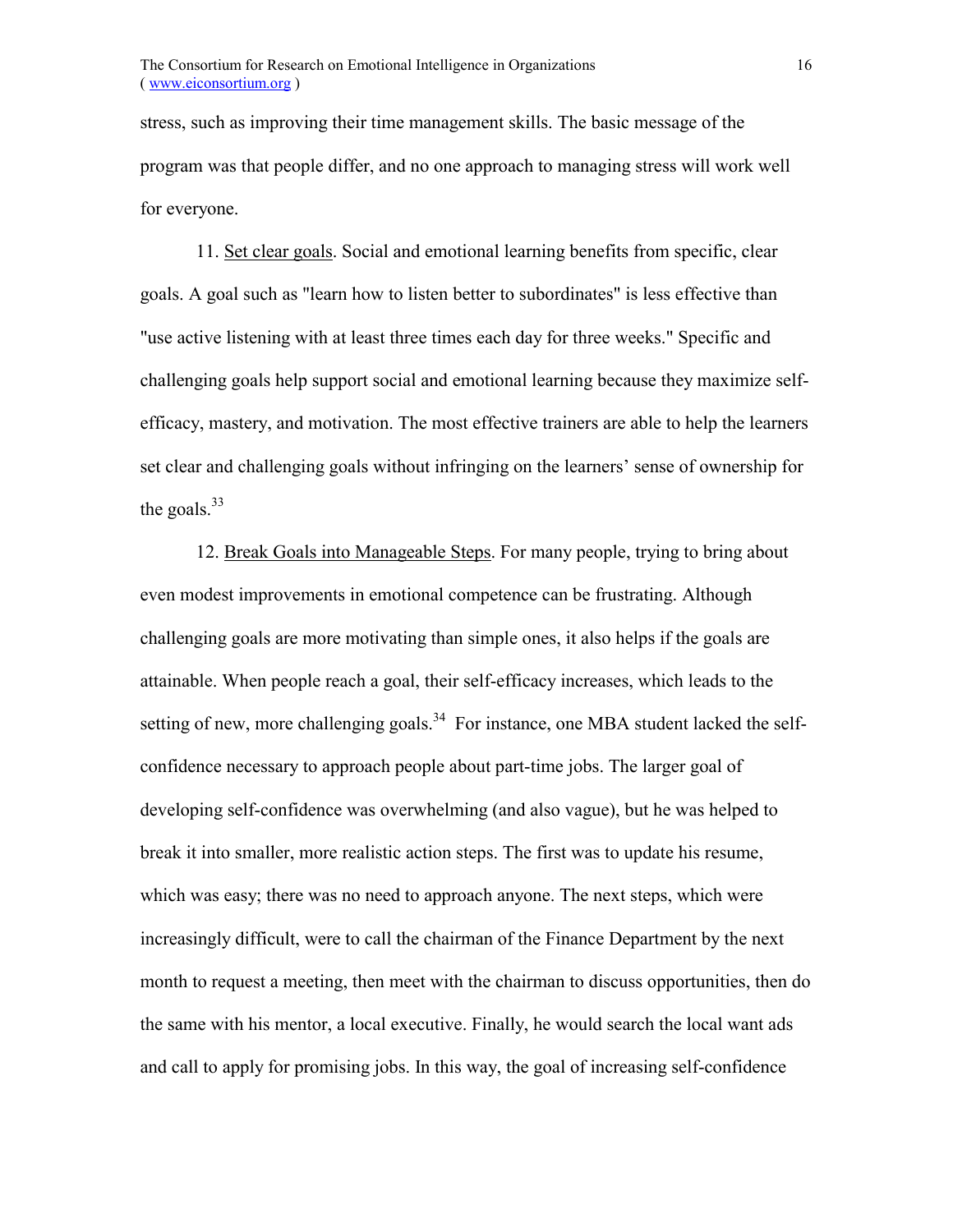became attainable, and steady progress and success rather than frustration and failure characterized the process.

13. Maximize Opportunities to Practice. The relationship between practice and learning is one of the oldest and best-established principles in psychology. In social and emotional learning, there often must be more practice than in other types of learning because old, ineffective neural connections need to be weakened and new, more effective ones established. Such a process requires repetition over a prolonged period of time. And learners need to practice on the job, not just in the training situation, for transfer to occur.

Relying on a single seminar or workshop is one of the most common errors made in social and emotional learning programs. Even an intense workshop lasting several days usually is not sufficient to help people unlearn old, entrenched habits and develop new ones that will persist. The most effective training programs include repeated sessions of practice and feedback.<sup>35</sup>

14. Provide Frequent Feedback on Practice. Feedback is important during the change process as a way of indicating whether the learner is on track. It also can help sustain motivation, for feedback can be highly reinforcing.<sup>36</sup> Feedback is especially useful in social and emotional learning because the learners often have trouble recognizing how their social and emotional behavior manifests itself. In fact, because self-awareness is a core competence, those who need the most help in emotional competence programs may be particularly weak in this area. Thus, they need even more focused and sustained feedback as they practice new behaviors.<sup>37</sup>

15. Rely on Experiential Methods. More active, concrete, experiential methods, such as role plays, group discussions, and simulations, usually work better than lecturing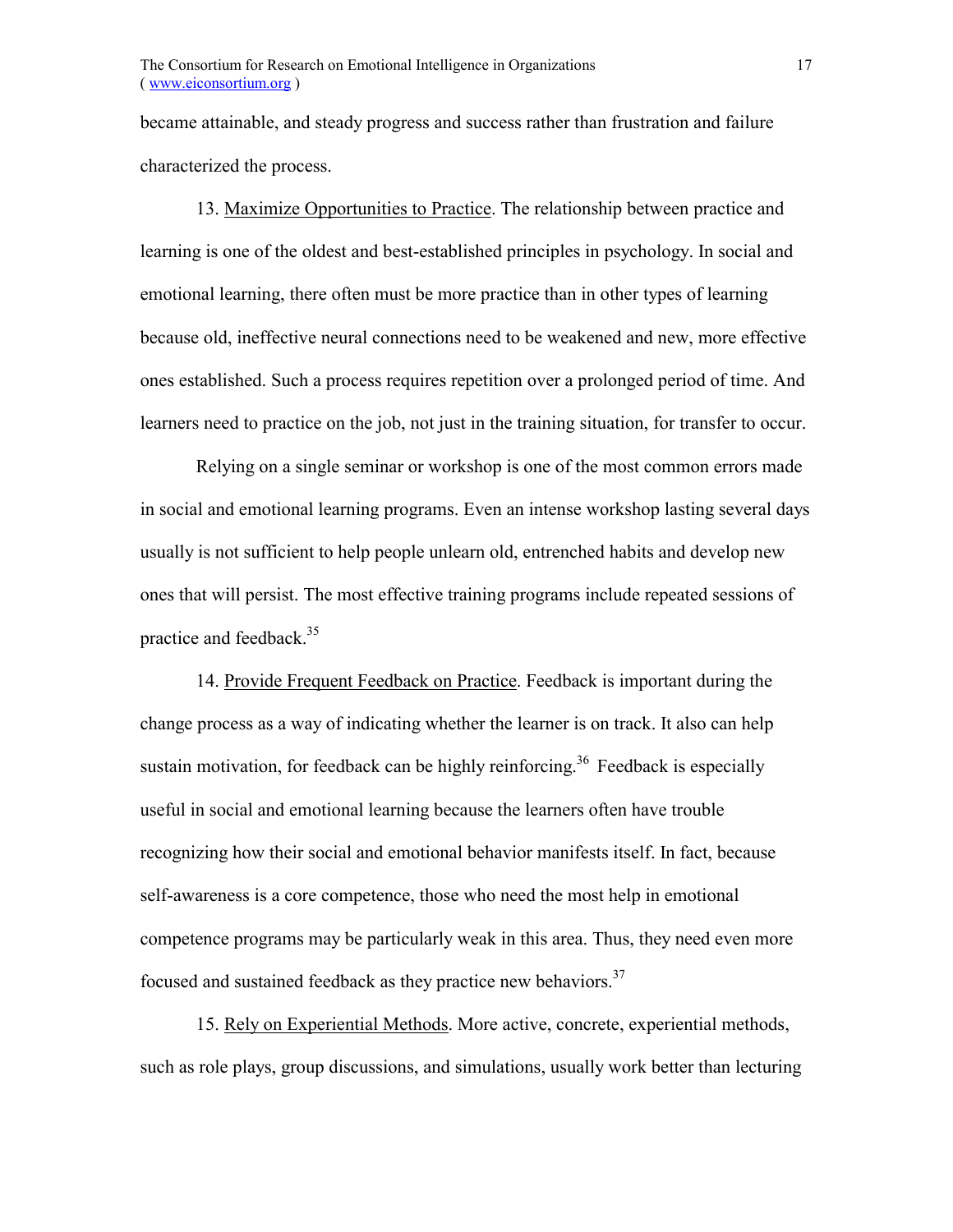or assigned reading for social and emotional learning. In order to reprogram neural circuits connecting the amygdala and neocortex, people need to actually engage in the desired pattern of thought, feeling, and action. A lecture is fine for increasing understanding of emotional intelligence, but experiential methods usually are necessary for real behavior change.

A study of managerial and sales training programs offered in a large corporation demonstrated the superiority of experiential methods for social and emotional learning. The programs that used experiential methods produced twice as much improvement in performance, as rated by supervisors and peers, as did the other programs. Furthermore, the return on investment for the experiential programs was seven times greater.<sup>38</sup>

A particularly good example of experiential learning is the teaching approach used in Cockpit Resource Management. Much of the training involves "flying missions" in a highly realistic flight simulator. To learn more about how they interact with one another and the effects it has on their performance, the crew is videotaped while they perform the mission, and then they view the tape with an instructor and focus on their interactions.39

16. Build in Support. Change is enhanced through ongoing support from individuals and small groups. Such support is especially valuable for people who are trying to improve their social and emotional competence. Coaches and mentors, as well as individuals who are going through the same change process, can help sustain a person's hope and motivation.<sup>40</sup> Social and emotional training programs usually are more effective when they encourage the formation of groups where people give each other support throughout the change effort. $41$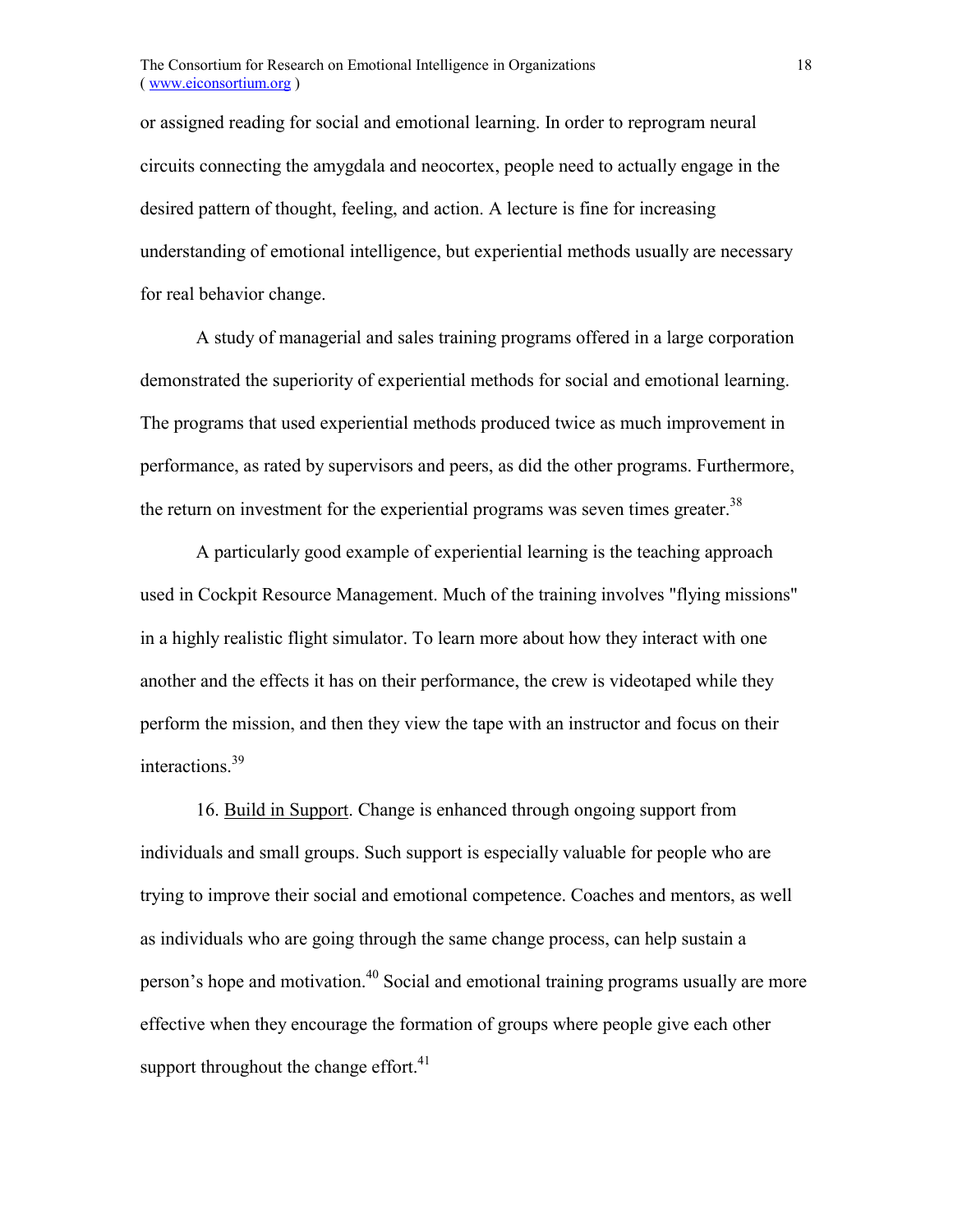In a stress management program designed for a group of middle managers in a high tech firm, the trainers assigned the participants to a "support group" early in the first session. All small group work during the course of the program took place in these support groups, and facilitators included activities that helped the group members get to know one another better. The participants were encouraged to meet with others in their support groups in between sessions and after the program formally ended. The participants reported that the conversations they had in their support groups about life style and priorities were the most important factors in helping them to make positive changes in their work and personal lives.

17. Use Models. Seeing the desired behavior modeled is particularly valuable in social and emotional learning. One cannot learn to solve quadratic equations by watching someone else do so, but one can learn a great deal about how to discuss a conflict with a coworker by observing a model do it. Learning is further enriched when trainers encourage and help learners to study, analyze, and emulate the models.42

18. Enhance Insight. Even though experiential interventions seem to be especially productive for social and emotional learning, insight also can play a useful role.43 Insight serves as a natural link between situations, thoughts and feelings. It enhances selfawareness, the cornerstone of emotional intelligence. And insight often paves the way for meaningful behavior change.<sup>44</sup>

The most effective training combines experiential methods and the development of insight. For instance, one program taught managers to be more aware of how their employees irritated them and to become more effective in setting limits with employees. The trainer began the lesson by showing an excerpt from a popular comedy film in which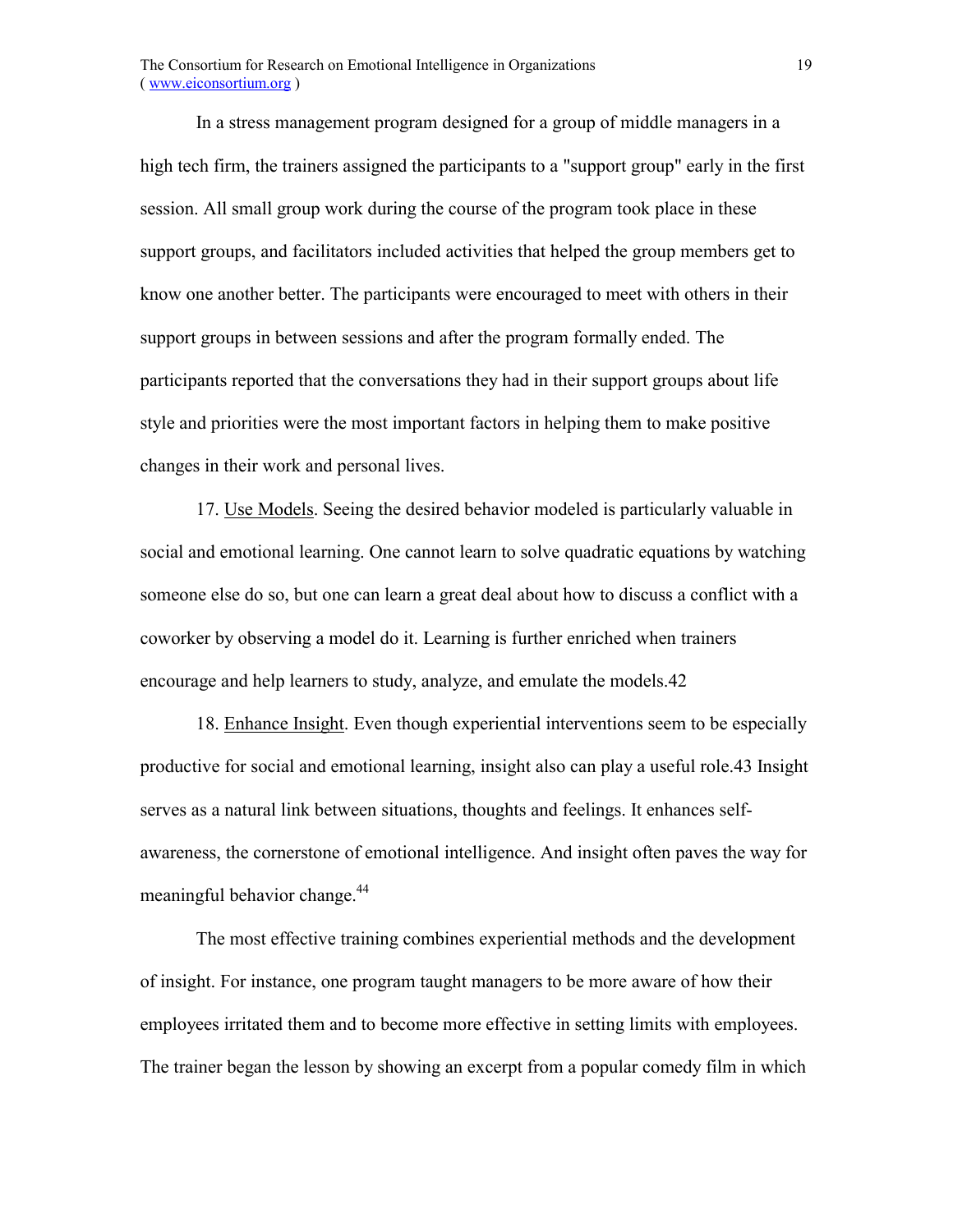one character continually annoyed another one by infringing on his personal space in various ways. After showing the film, the trainer helped the participants to shift the focus from the film to themselves, and they began to see how they often allowed some of their employees to bother them in similarly annoying ways. After acquiring more insight into their own emotional reactions, the participants were ready to learn some emotional and social skills that could help them to deal with these annoying behaviors.

19. Prevent Relapse. The essence of relapse prevention is to prepare people mentally to encounter slips, to recognize at the outset that setbacks are a normal part of the change process. Relapse prevention is especially important in social and emotional learning because participants attempting to develop these competencies are likely to encounter many setbacks as they attempt to apply new behaviors on the job. Without preparation for these setbacks, they can easily become discouraged and give up before the task of neural relearning has reached the point where the new, learned response is the automatic one.

In relapse prevention training, people are helped to reframe slips as opportunities to learn in order to reduce the likelihood of slipping again in the future. For dealing with situations in which a mistake is likely, they also are helped to develop practical strategies such as taking a "time out" to consult with a mentor.<sup>45</sup> Through relapse prevention, trainees learn how to identify and overcome potential obstacles to applying new skills on the job. They also learn to monitor their progress and use methods of self-reinforcement to maintain motivation.<sup>46</sup>

For example, in one program a trainer leads the participants through a discussion about a hypothetical situation in which a participant who has followed all the rules for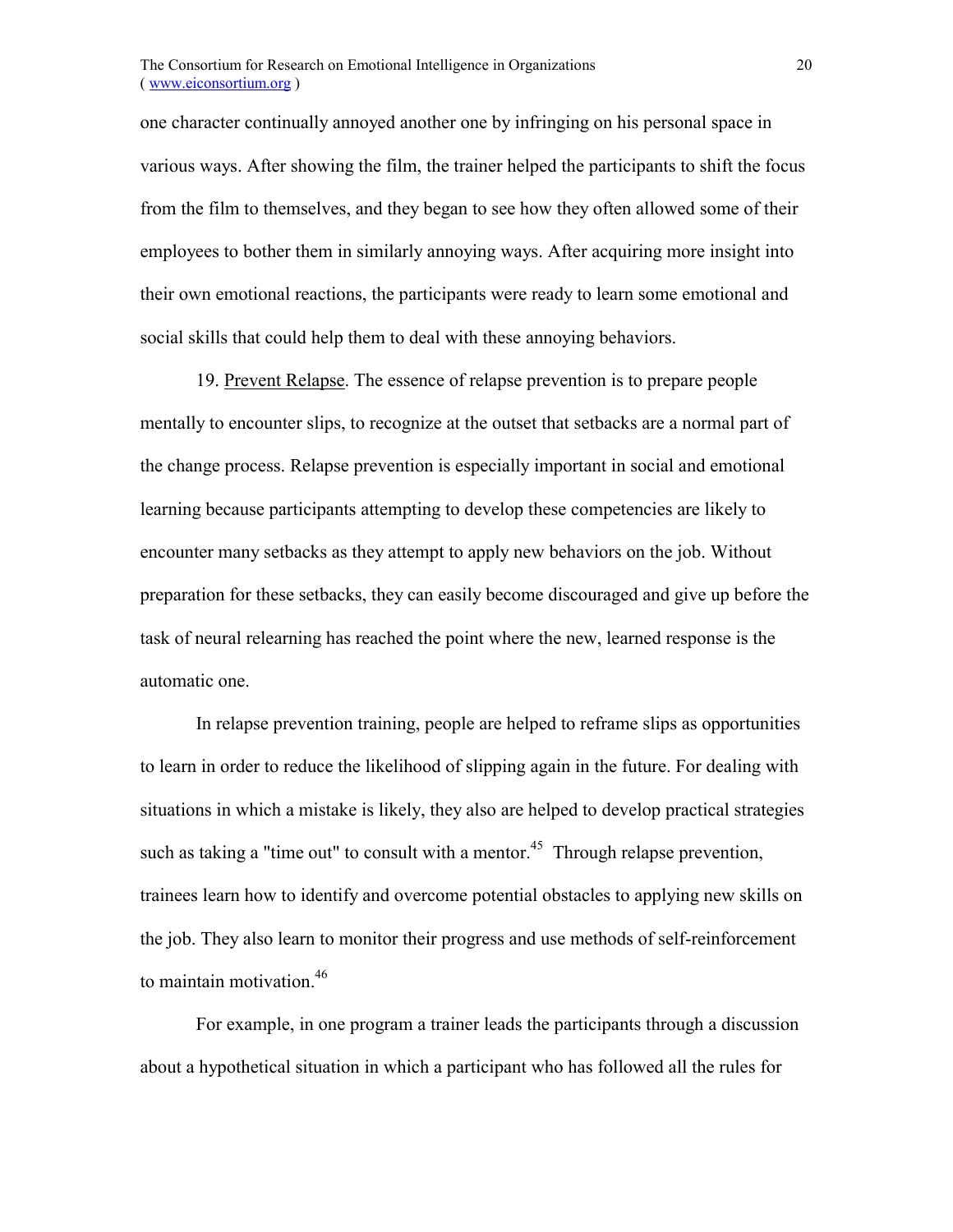effective, supportive feedback receives an angry response when talking with a staff member. The trainer then asks the group to describe how they would feel in this situation and to consider what they could do to overcome this particular obstacle. The trainer then praises the participants for their ideas on how to bounce back from this setback. Later, the trainer asks the participants to write down on one side of a sheet of paper descriptions of setbacks they might encounter when they try to apply a skill they have learned, and to generate possible solutions for overcoming these setbacks on the other side of the paper. The participants then share these strategies with the rest of the group.<sup>47</sup>

#### Phase Three: Transfer and Maintenance

Transfer and maintenance of learned skills is a particular challenge in social and emotional learning. When learners return to their natural environments, there are likely to be many cues and reinforcers that support the old neural pathways that training was designed to weaken. Further, there may be significant barriers to the use of some of the new social and emotional competencies that still have a fragile neural foundation.<sup>48</sup> Well-designed training programs cannot be effective if the larger organizational system in which they are rooted is not supportive of the training goals. Recent research has pointed to several aspects of the organizational environment that seem to be helpful in facilitating transfer of social and emotional learning.

20. Encourage Use of Skills on the Job. There are many different ways that supervisors, peers, subordinates, and others in the work environment can encourage learners to apply what they have learned. The best methods involve either reminding people to use the skills or reinforcing them when they do so.<sup>49</sup>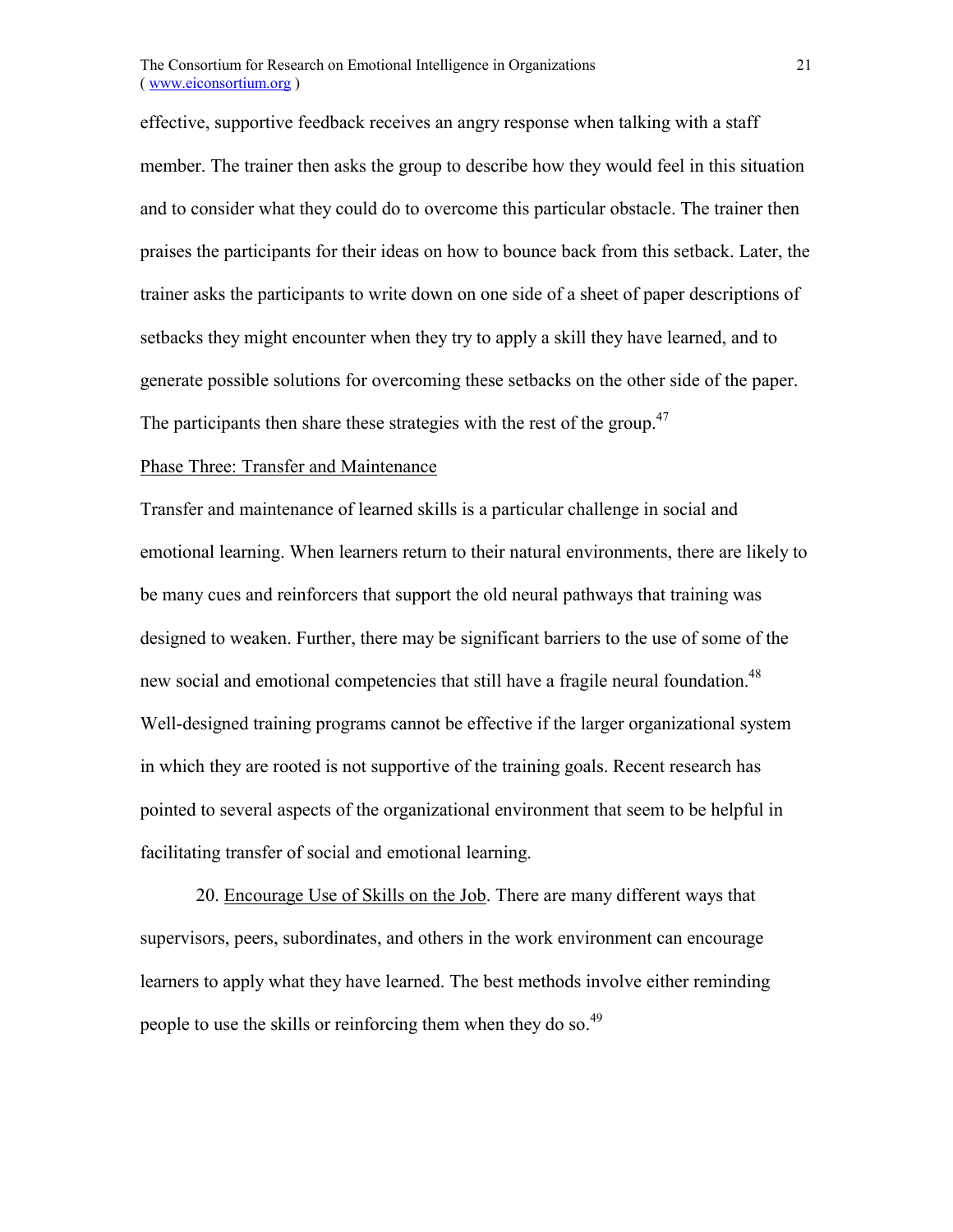Reinforcement is a particularly good way to encourage trainees to apply their new skills on the job and to continue doing so. In the workplace, reinforcement by one's supervisor can be especially powerful.<sup>50</sup> Consider the difference in outcomes for two supervisory training programs.<sup>51</sup> In both, the participants liked the programs and successfully learned the new skills.<sup>52</sup> But follow up showed that the participants from the first program applied their skills on the job, while those in the second did not. The biggest difference between the two programs was that the trainees in the first one were "directed and encouraged by their supervisors to use the new skills." In fact, two of the participants were removed from their jobs for not using the new skills.

Supervisors can reinforce the use of new skills on the job in less drastic ways. For instance, they can encourage trainees to use learned skills on the job simply by cueing them to do so.<sup>53</sup> Also, a follow-up assessment of skills learned during training can make the trainees feel more accountable and increase transfer of learning.<sup>54</sup> For example, the airlines have "check pilots" observe flight crews during flights and then give them feedback in order to encourage the crews to use the teamwork, communication, and leadership skills that they previously learned.<sup>55</sup>

The behavior of a supervisor, or any high status person, is crucial for the transfer and maintenance of new emotional and social competencies. The models to which learners are exposed when they return to the work environment are even more powerful than those they encountered during training. Social and emotional behavior seems to be especially sensitive to modeling effects, and high status persons are influential models for this kind of behavior in the workplace.<sup>56</sup> For instance, in one supervisory training program, the participants were taught to adopt a more supportive leadership style. After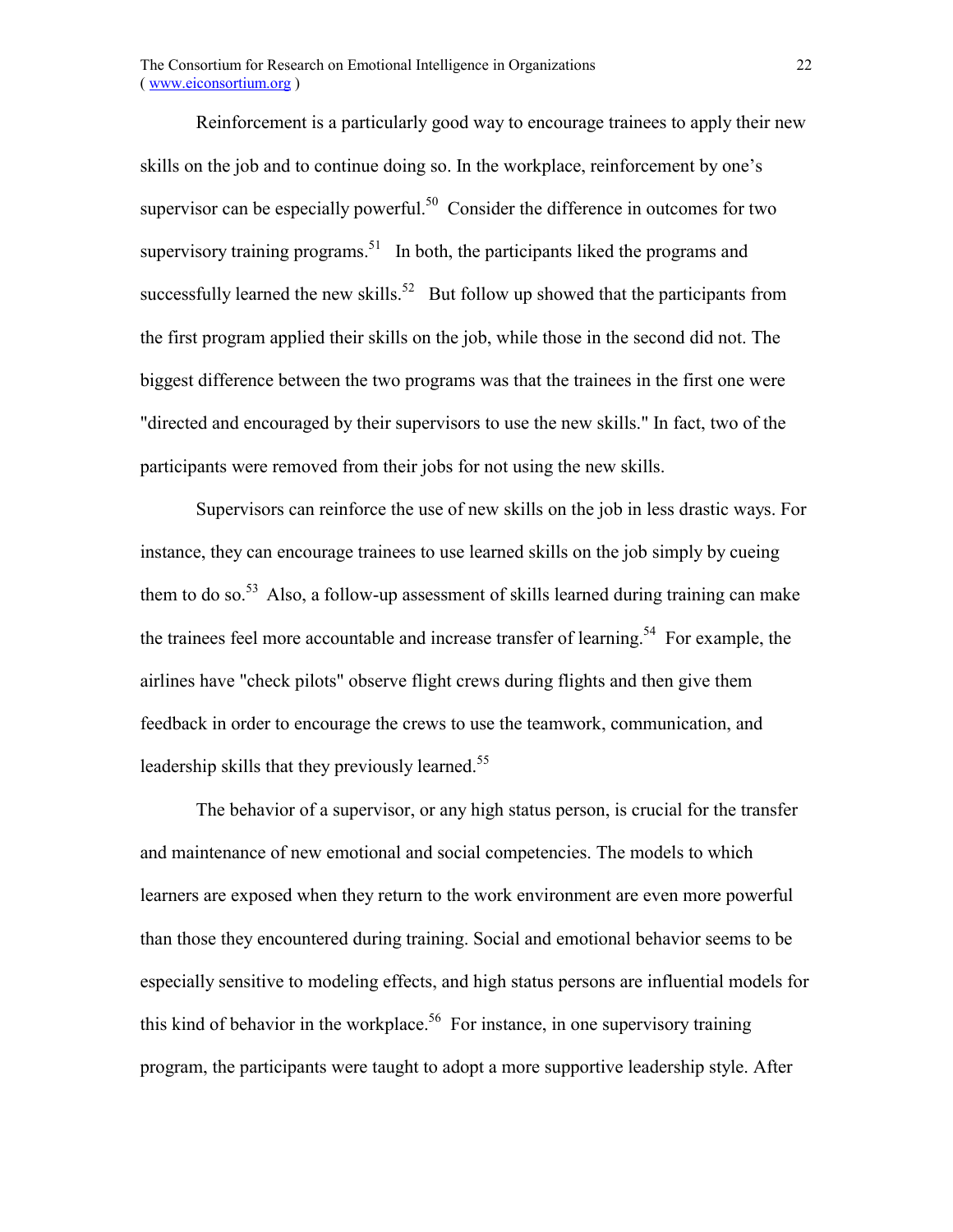they returned to their jobs, only those trainees whose own supervisors had such a style transferred what they had learned to their jobs. $57$ 

In addition to modeling and reinforcement, reflection can help learners transfer and maintain what they have learned. It can be particularly helpful for supervisors to set aside some time periodically to help learners reflect on what they have done to apply the skills, and to consider what have been the barriers and facilitating factors. Because selfawareness is a cornerstone of social and emotional competence, reflection can be especially valuable during the transfer and maintenance phase.<sup>58</sup>

Although supervisors are especially salient sources of reinforcement and encouragement, other individuals and groups in the work environment can be important as well. For instance, in a supervisory skills program, the supervisors' employees were trained at the same time as the supervisors.<sup>59</sup> This additional component of the program helped create an environment that encouraged the supervisors to practice and use the new behaviors.<sup>60</sup>

21. Provide an Organizational Culture that Supports Learning. Transfer and maintenance of specific skills seems to be affected by the extent to which the organization values learning and development in general.<sup>61</sup> Challenging jobs, social support, reward and development systems, and an emphasis on innovation and competition influence these perceptions and expectations.

The climate of the work environment is particularly important for transfer of social and emotional learning to the job. One study found that participants in a human relations training program who returned to a supportive climate performed better on objective performance measures and were promoted more often than those in an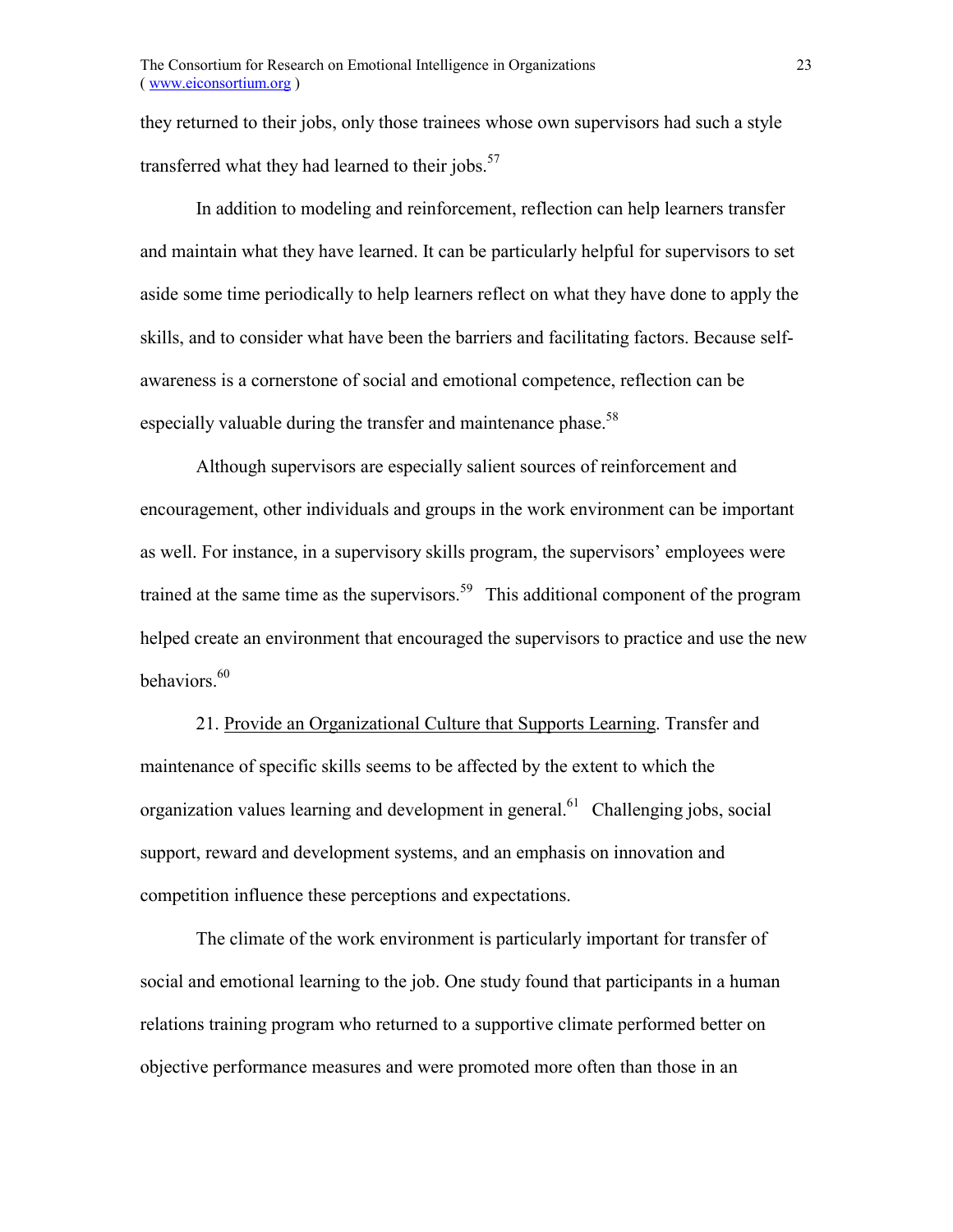unsupportive climate. Furthermore, these effects were not observed until 18 months after training, highlighting the importance of a supportive environment for the development of social and emotional competencies over time. $62$ 

## Phase Four: Evaluating Change

22. Conduct on-going evaluation research. Evaluation is essential for promoting effective training. Research suggests that many training programs do not fulfill their promise.63 Only through evaluation can poor programs be improved and effective ones retained. By evaluation, we mean a process that focuses on continuous improvement rather than just a "pass-fail" test in which individuals associated with a program win or lose credibility. When an evaluation suggests that a program falls short in achieving its goals, it should not be used to punish an individual or group. Rather, it should be used as a guide for improving the training that is offered. Evaluation should be linked to learning and the continual pursuit of quality.

Evaluation has received increased attention of late because of the recognition that training departments in modern organizations need to be held more accountable.<sup>64</sup> Instead of cost centers, training departments now are viewed as profit centers. Unfortunately, the field has been slow to meet this challenge. An October, 1997 survey of 35 highly regarded "benchmark" companies conducted by the American Society for Training and Development found that of the 27 companies that said they tried to promote emotional competence through training and development, more than two-thirds made no attempt to evaluate the effect of these efforts. Those that did attempt to evaluate their efforts relied primarily on measures such as reactions to training and employee opinion surveys. $65$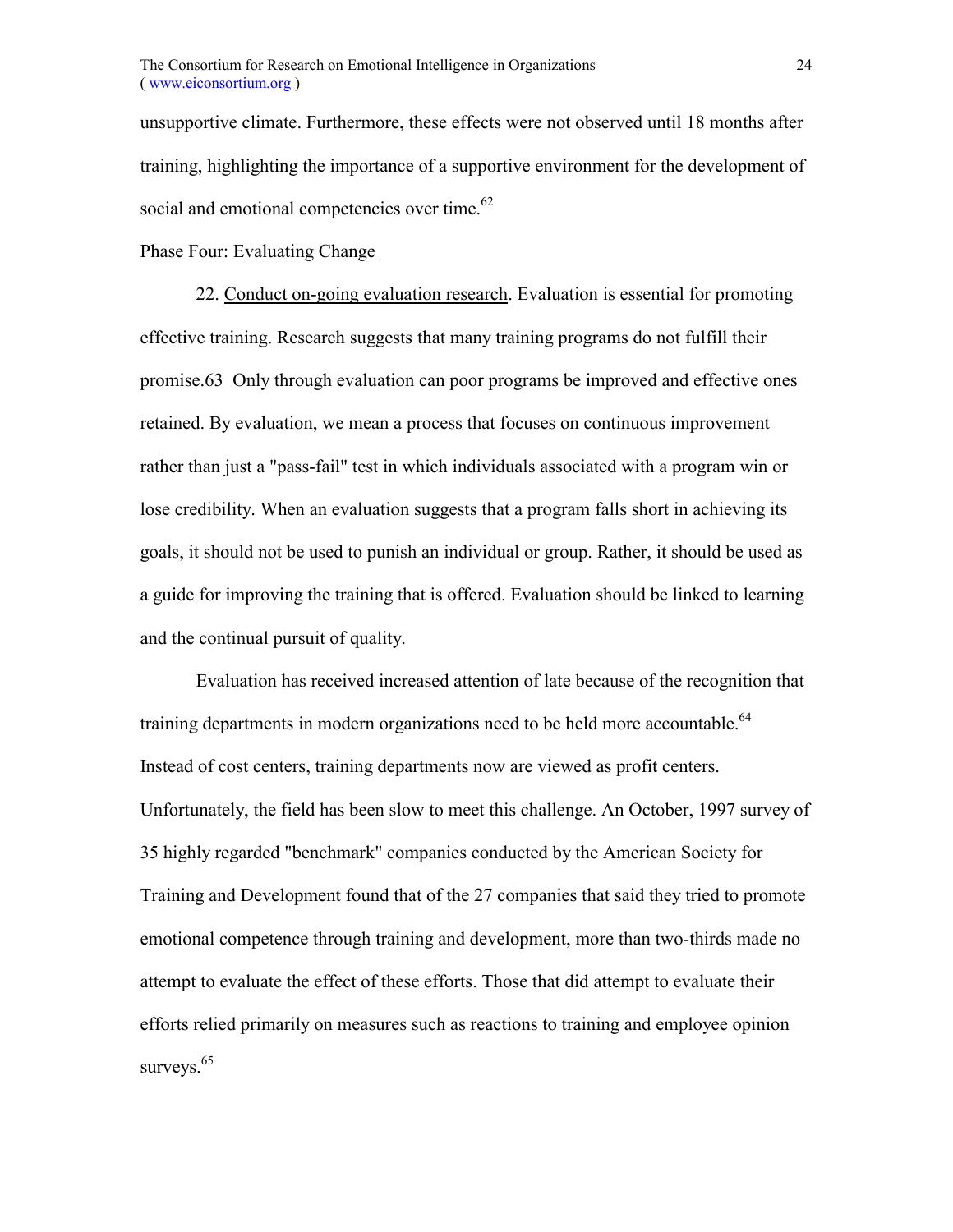Good evaluation of social and emotional learning efforts has been especially rare. One reason seems to be a widespread belief that programs designed to promote "soft skills" cannot be evaluated. Although this may have been true at one time, we now have the tools necessary to conduct rigorous evaluations of most training programs for social and emotional competence.<sup>66</sup>

It can be difficult to include every aspect of the ideal evaluation design in many organizations, but there are examples of evaluation studies that come close. One is a study of eleven management training programs offered in a large pharmaceutical company.67 The evaluators utilized pre- and post-assessments of those who went through the programs, and these assessments included ratings of the participants' performance on the job by bosses, peers, and subordinates. They also calculated the costs and benefits of the programs. They found that three of the eleven programs were worthless. On the other hand, five programs had a return-on-investment ranging from 16 to 492 percent, and one time management program had a return-on-investment of 1,989 percent. The four year study cost \$500,000, which was only .02 percent of the \$240 million that the company spent on training during that period. As a result of this evaluation, the company has eliminated the ineffective programs and retained the ones that more than pay for themselves.

Another example was an evaluation of a supervisory training program conducted in a forest products company.<sup>68</sup> This study used a control group and pre- and postmeasures. The program's impact on the supervisors' competence was measured through subordinate ratings, and the study also assessed the program's impact on absenteeism, turnover, and productivity. The results showed first that the trained supervisors were

25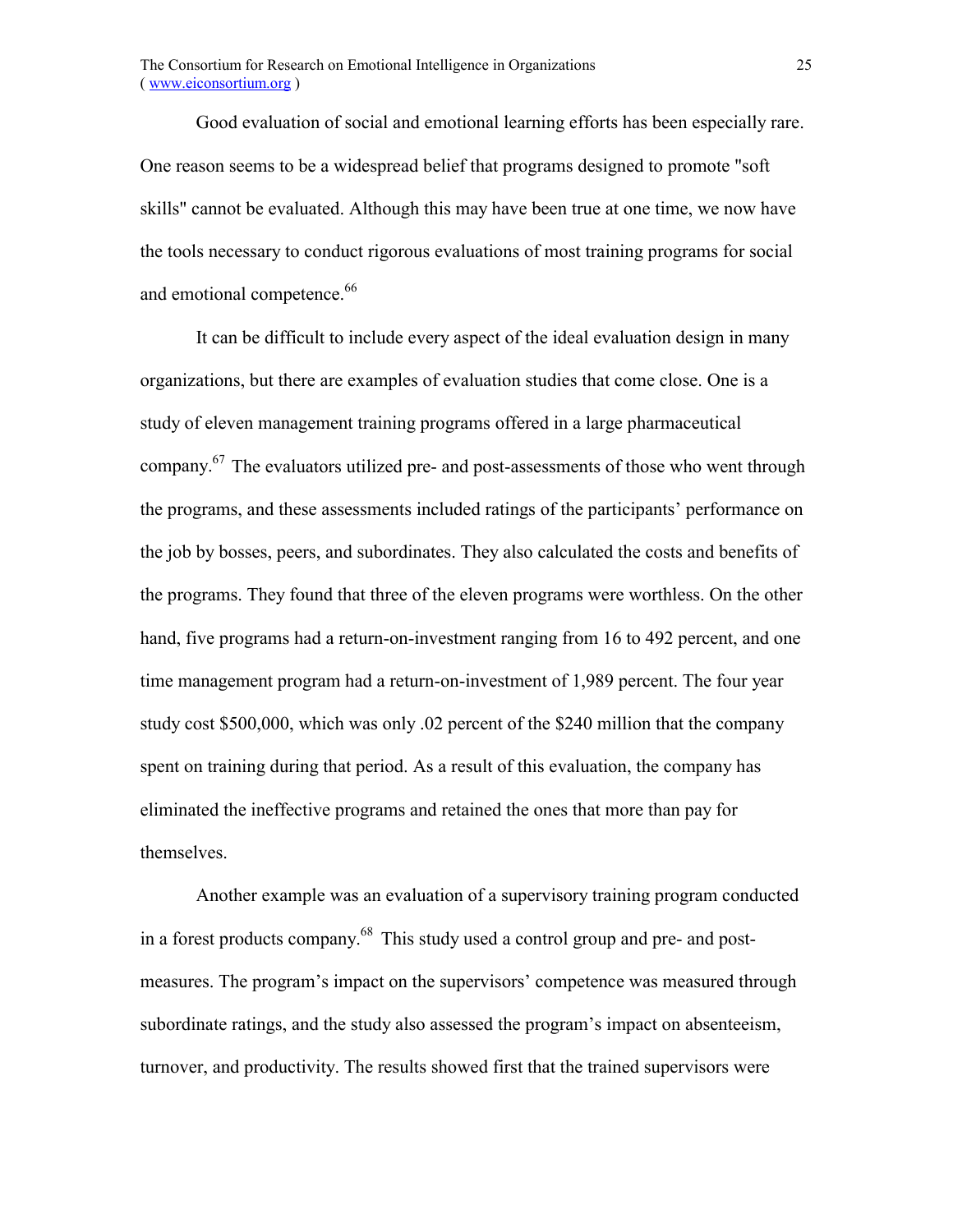using all of the interpersonal skills covered in the program significantly more than did the controls during the six months following training. Second, the average daily production of the trained supervisors' employees, relative to controls, increased over 20 percent. Third, turnover and absenteeism significantly declined among the employees of the trained supervisors, relative to the controls. The evaluation study thus provided strong evidence that the training program had the desired effects on both supervisor competencies and the bottom line.

These two examples show that while it is not easy to evaluate social and emotional competence training programs, it now is possible to do so with much greater rigor and precision than ever before. By making evaluation an integral part of the process, training programs will gradually become more effective.

#### What Are the Guidelines Worth?

Not all training programs in social and emotional competence follow these guidelines. How much money currently is lost by training that does not follow these guidelines? We estimate that the figure is between 5.6 and 16.8 billion dollars.<sup>69</sup> We arrived at this estimate by starting with the commonly quoted figure of \$50 billion spent on training each year. We then assumed that the average cost per worker for 1 week of training is \$1500. Dividing this figure into the \$50 billion total gave us an estimate of the total number of workers trained, which is 33 million workers.

We next assumed that only a quarter of these workers receives training related to emotional competence. (The number probably is higher, but we wanted to be conservative in this estimate.) The rest receive technical and cognitive training. Thus, we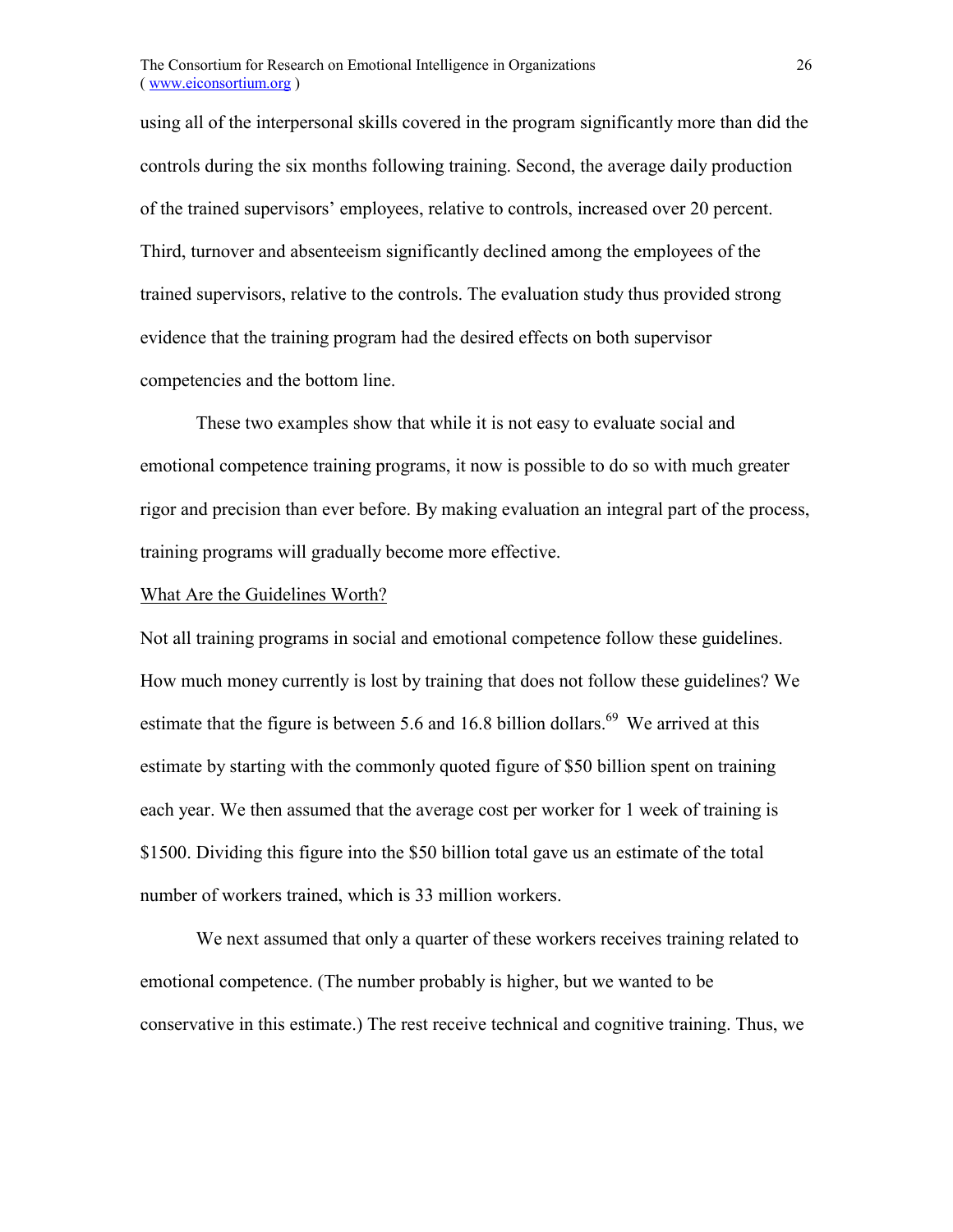estimated that adopting the guidelines should improve training for about 8 million workers.

Next we computed the economic impact of training. Several studies have suggested that on average, training improves worker performance by .4 to .6 of a standard deviation  $(S.D.)^{70}$  To be on the conservative side, we used the lowest figure, 4 S.D. Other research has suggested that for the average worker, an S.D. equals about 40 percent of salary.<sup>71</sup> The average salary of American workers is about \$35,000. Thus the average economic impact of training currently is .4 S.D. X .40 X  $$35,000 = $5,600$  per worker.

We next factored in the difference in effect size between training programs that follow the guidelines and those that don't. We used the data from a recent study of training programs in one large corporation, which found that programs adhering to most of the guidelines improved the impact of training by about .3 S.D. over those that didn't follow the guidelines.<sup>72</sup> To be conservative, we then assumed that only about half the workers who now are trained (the lower half of the distribution) would do better by that amount if the guidelines were adopted. We also considered the estimated impact for weaker effect size differences of .1 and .2 S.D. Thus, we estimated that if the guidelines were adopted uniformly, about 4 million workers would show an improvement of .1 to .3 S.D. in training impact.

We then computed the total economic impact of training currently and compared it to the impact if the guidelines were adopted:

Current economic impact of training  $=$  4 million workers X \$5,600/worker  $=$ \$22.4 billion.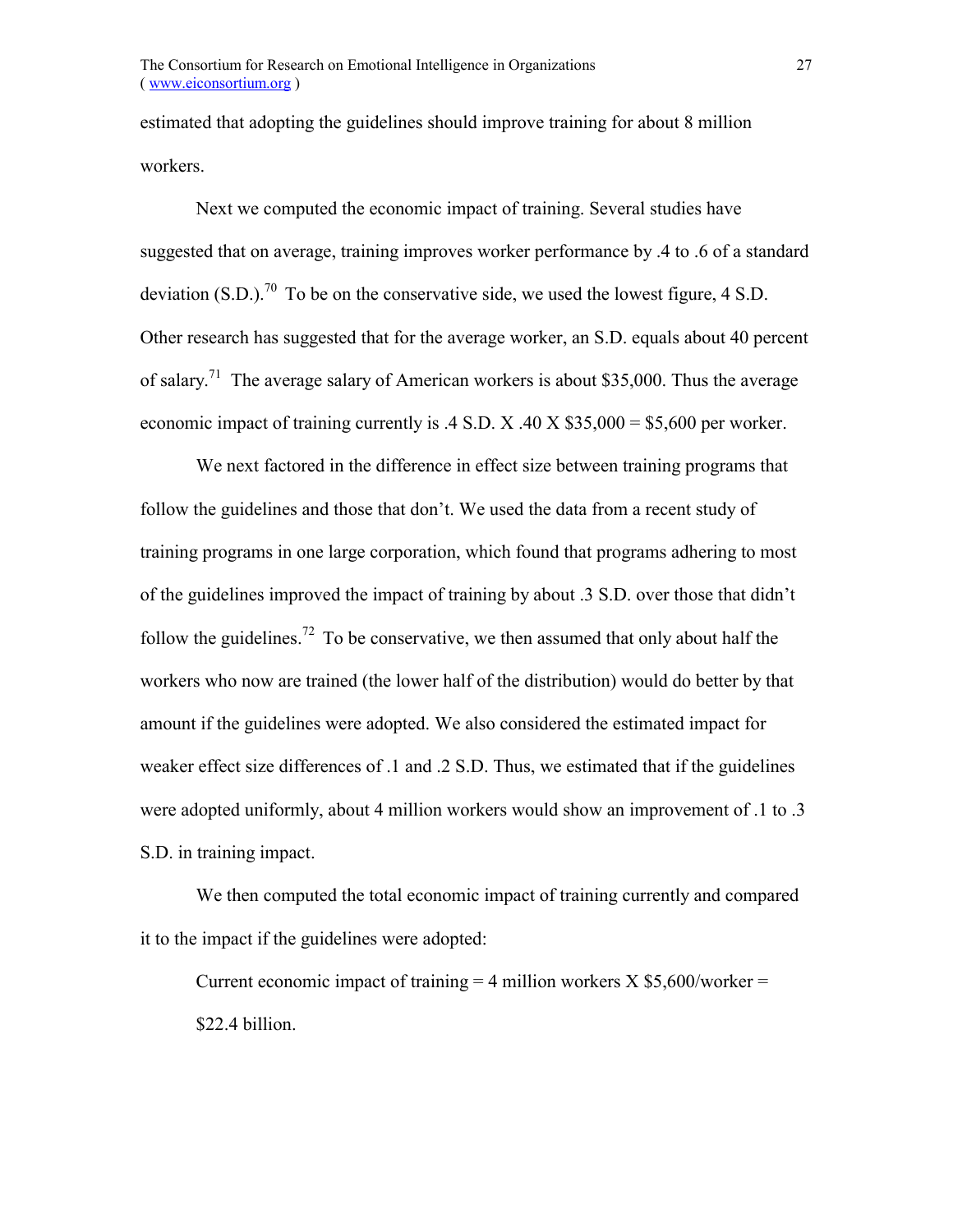Impact if guidelines were followed = 4 million X  $$7,000 = $28$  billion (assuming) an improvement of .1 S.D.)

Difference =  $$28$  billion -  $$22.4$  billion =  $$5.6$  billion.

The difference for an effect size improvement of .2 S.D. would be \$11.2 billion, and the difference for the full .3 S.D. improvement would be \$16.8 billion. Thus, using these figures, we estimate that American business currently is losing between \$5.6 and \$16.8 billion.

## Conclusion

It is possible for people of all ages to become more socially and emotionally competent. However, the principles for developing this type of competence differ greatly from those that have guided much training and development practice in the past. Developing emotional competence requires that we unlearn old habits of thought, feeling, and action that are deeply ingrained, and grow new ones. Such a process takes motivation, effort, time, support, and sustained practice, as the guidelines presented in this article make clear. The guidelines also suggest that the preparation and transfer-andmaintenance phases of the training process are especially important. Yet too often these phases are neglected in practice.

Organizations increasingly are providing training and development that is explicitly labeled as "emotional intelligence" or "emotional competence" training. However, the guidelines presented here apply to any development effort in which personal and social learning is a goal. This would include most management and executive development efforts as well as training in supervisory skills, diversity,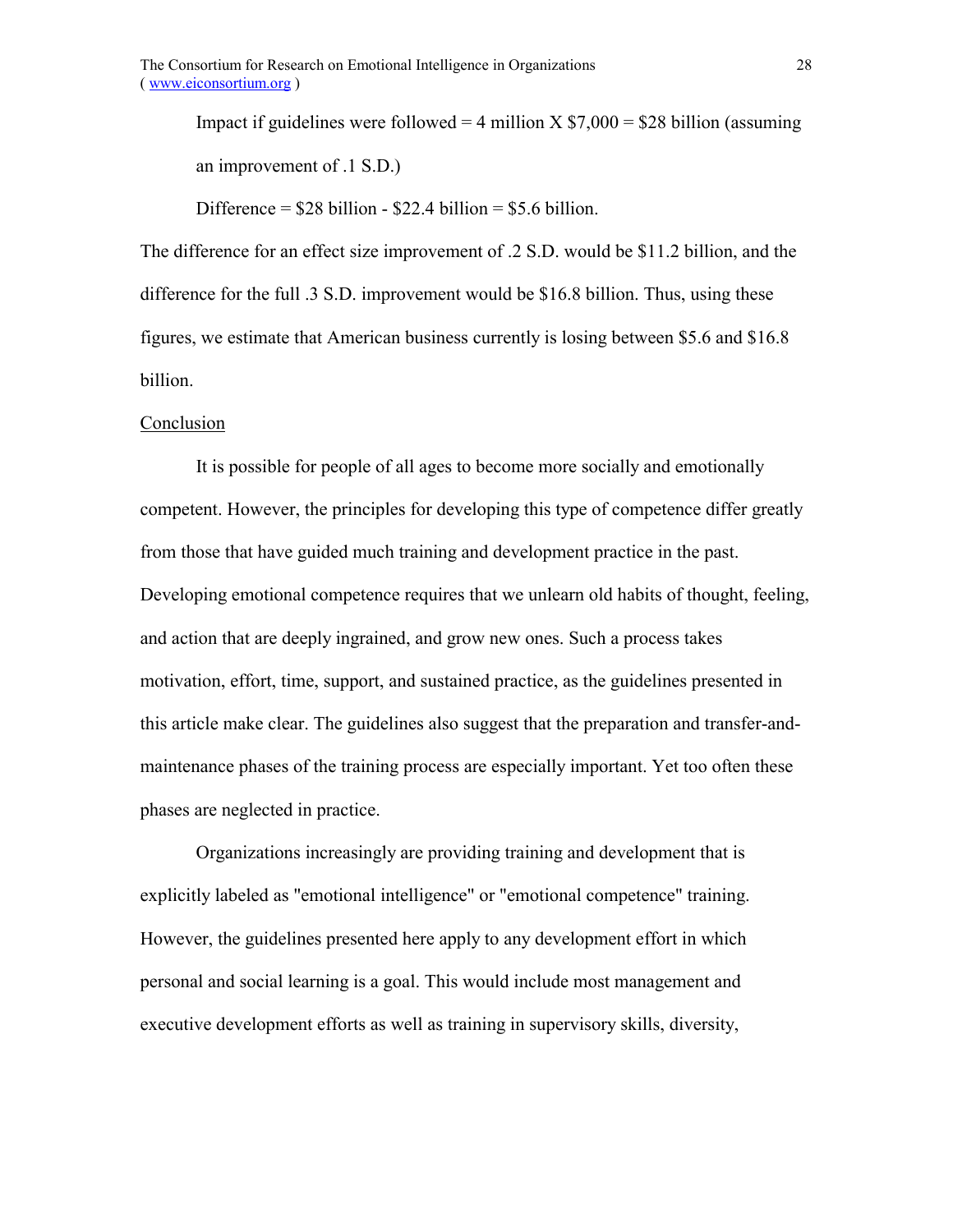teamwork, leadership, conflict management, stress management, sales, customer relations, etc.

Ideally, efforts to develop emotional competence would include all the elements

we have identified here, but we realize that it often will not be practical to do so.

Fortunately, the effect of adhering to the guidelines is multiplicative and synergistic: the

more guidelines that trainers can follow, the greater and more lasting will be their impact.

If the current interest in promoting emotional intelligence at work is to be a

serious, sustained effort, rather than just another management fad, it is important that

practitioners try to follow guidelines based on the best available research. Only when the

training is based on sound, empirically based methods will its promise be realized.

#### **Notes**

"Emotional intelligence" as we use the term here refers to about two dozen social and emotional abilities that previous research has shown to be linked to successful performance in the workplace. These abilities can be grouped into five core areas: self-awareness, self-regulation, self-motivation, social awareness, and social skills. For research on the link between these abilities and performance, see L. M. Spencer, Jr., D. C. McClelland, and S. Kelner, "Competency Assessment Methods History and State of the Art," paper presented at a meeting of The Consortium for Social and Emotional Competence in the Workplace (1997).

2 Many studies have confirmed that the so-called "soft skills" are critical for a vital economy. For instance, see Secretaryís Commission on Achieving Necessary Skills (SCANS), "What Work Requires of Schools," (1991), U.S. Department of Labor; A. P. Carnevale, L. J. Gainer, and A. S. Meltzer, "Workplace basics: The skills employers want," Training & Development Journal, 42 (1988): 22-26; Spencer, et al., op. cit.; R. E. Boyatzis, The Competent Manager: A Model for Effective Performance (New York: John Wiley & Sons, 1982). See also the work of Hall, who has argued that executive development increasingly involves "personal development" – i.e., how the individual deals with work/life issues, stress, and health. See D. T. Hall, "Executive careers and learning: Aligning selection, strategy, and development," Human Resource Planning, 18 (1995): 14-23.

3 D. Goleman, Working with Emotional Intelligence (New York: Bantam, 1998).

4 G. Edelman, Neural Darwinism: The Theory of Neuronal Group Selection (New York: Basic Books, 1987).

5 The distinction between cognitive and emotional learning is similar to the one that Hall makes in discussing executive learning. He suggests that executive learning can be either short-term or long-term, with either a task focus or a personal focus. Using this typology, social and emotional learning involves a personal focus requiring a long-term perspective. See D. T. Hall and P. H. Mirvis, "The New Protean Career: Psychological Success and the Path with a Heart," in D. T. Hall, ed., The Career Is Dead: Long Live the Career (San Francisco: Jossey-Bass, 1996).

6 S. I. Tannenbaum and G.Yukl, "Training and development in work organizations," Annual Review of Psychology, 43 (1992): 399- 441.

7 These guidelines emerged from a review of research conducted under the auspices of the Consortium for Research on Emotional Intelligence in Organizations, originally funded by the Fetzer Institute of Kalamazoo, Michigan. Consortium members were: Richard Boyatzis, Ph.D., Professor of Management and Associate Dean, Weatherhead School of Management, Case Western Reserve University; Robert Caplan, Ph.D., Professor and Director of the Organizational Psychology Program, George Washington University; Cary Cherniss, Ph.D., Professor of Applied Psychology, Rutgers University; Daniel Goleman, Ph.D., author and CEO of Emotional Intelligence Services; Marilyn Gowing, Ph.D., Director of Resources and Development, U. S. Office of Personnel Management, Washington, DC; Kathy Kram, Ph.D., Associate Professor of Management, Boston University; Richard Price, Ph.D., Professor of Psychology, University of Michigan; Mary Ann Re, Ph.D., Manager of AT&T Corporate Employee Research, AT&T; and Lyle Spencer, Jr., Ph.D., Hay Group Research Fellow, Author (Competence at Work), and Consultant.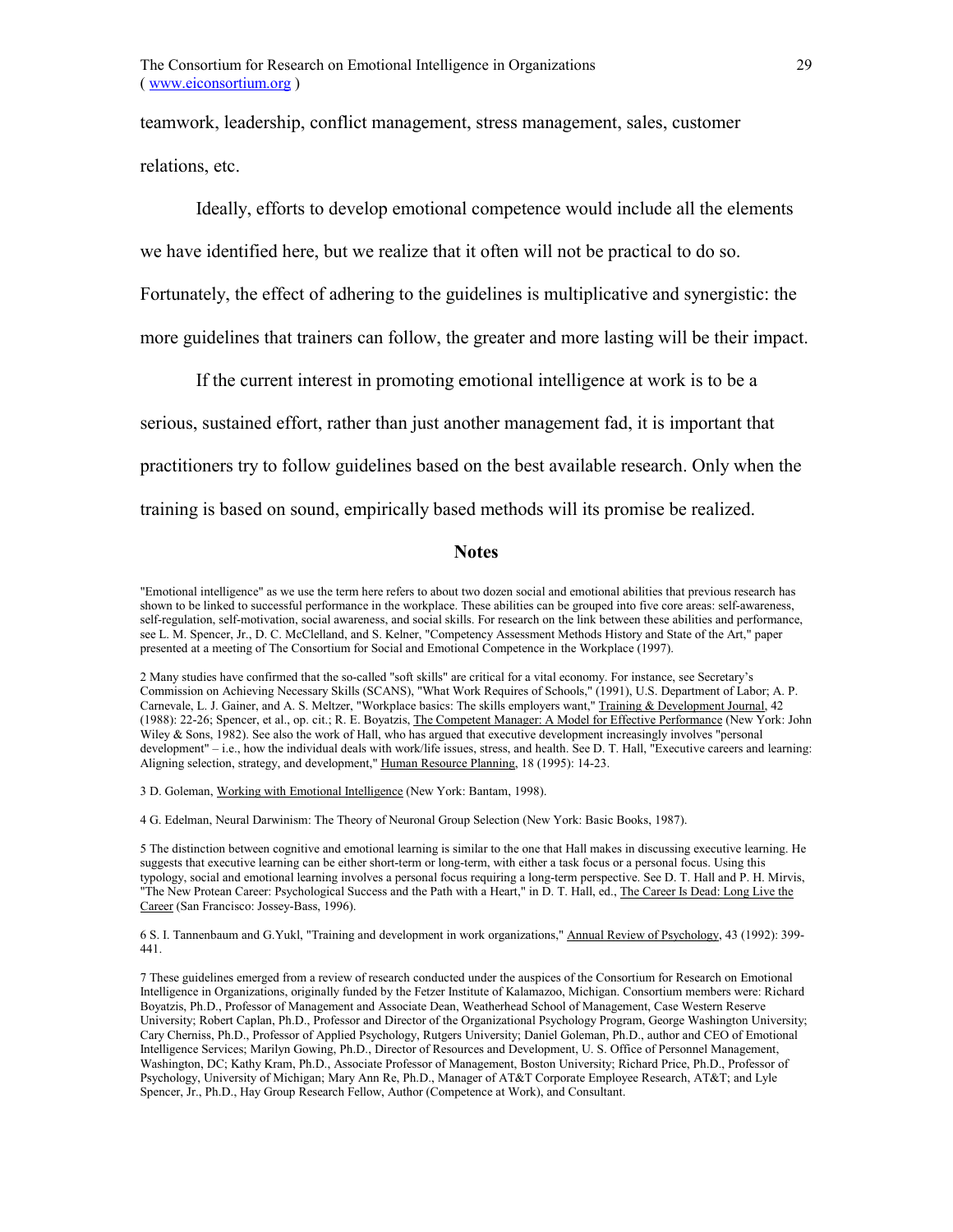#### The Consortium for Research on Emotional Intelligence in Organizations ( www.eiconsortium.org )

8 Several studies have found a relationship between motivation to learn and learning performance. For instance, W. D. Hicks, "The process of entering training programs and its effects on training outcomes," Dissertation Abstracts International, 44(11-B) 3564 (1984); and D. H. Ryman and R. J. Biersner, "Attitudes predictive of diving training success," Personnel Psychology, 28 (1975): 181- 188, found a relationship between motivation to learn and dropout rates. See also R. A. Noe and N. Schmitt, "The influence of trainee attitudes on training effectivesness: Test of a model," Personnel Psychology, 39 (1986): 497-523; W. D. Hicks and R. J. Klimoski, "Entry into training programs and its effects on training outcomes: A field experiment," Academy of Management Journal, 30 (1987): 542-552; J. E.Mathieu, S. I. Tannenbaum, and E. Salas, "The influence of individual and situational characteristics on training effectiveness measures," Academy of Management Journal, 35 (1990): 828-847. Numerous studies on social and emotional change in psychotherapy also have found a strong link between motivation and success. See for instance D. D. Burns and S. Nolen-Hoeksema, "Coping styles, homework compliance, and the effectiveness of cognitive-behavioral therapy," Journal of Consulting & Clinical Psychology, 59 (1991): 305-311; C. R. Marmar, L. Gaston, D. Gallagher, and L. W. Thompson, "Alliance and outcome in late-life depression," Journal of Nervous and Mental Disease, 177 (1989): 464-472.

9 Irwin L. Goldstein, Training in Organizations (3rd Edition), (Pacific Grove, CA: Brooks/Cole, 1993).

10 This point is supported by research on empathy. For example, M. Davis and L. Kraus, "Personality and accurate empathy," in W. Ickes, ed., Empathic Accuracy (New York: Guilford Press, 1997) have found that there is no correlation between people's estimates of their empathy and their scores on objective tests of empathy.

11 Spencer, et al., (1997) op cit.

12 Noe and Schmitt, op cit.

13 D. A. Kolb, S. K. Winter, and D. E. Berlew, "Self-directed change: Two studies," Journal of Applied Behavioral Science, 4 (1968): 453-471.

14 D. R. Ilgen, C. D. Fisher, and M. S. Taylor, "Consequences of individual feedback on behavior in organizations," Journal of Applied Psychology, 64 (1979): 349-371.

15 M. A. Korsgaard and M. Diddams, "The effect of process feedback and task complexity on personal goals, information searching, and performance improvement," Journal of Applied Social Psychology, 26 (1996): 1889-1911; J. R. P. French, H. H. Meyer, and E. Kay, "Participation and the appraisal system." Human Relations, 19 (1966): 3-20; Latham and Yukl, op. cit.; G. A. Bassett and H. H. Meyer, "Performance appraisal based on self review," Personnel Psychology, 21 (1968): 421-430.

16 R. E. Boyatzis, "Self-directed Change and Learning as a Necessary Meta-competency for Success and Effectiveness in the 21st Century," In R. Sims and J. G. Verese, eds., Keys to Employee Success in the Coming Decades (Westport, CN: Greenwood Publishing, 1998).

17 Hicks (1984), op cit.; C. S. Clark, G. H. Dobbins, and R. T. Ladd, "Exploratory field study of training motivation," Group & Organizational Management, 18 (1993): 292-307; J. E. Mathieu, S. I. Tannenbaum, and E. Salas, op cit.; M. A. Quinones, "Pretraining context: Training assignment as feedback," Journal of Applied Psychology, 80 (1995): 226-238; Ryman and Biersner, op cit.

18 T. T. Baldwin, R. J. Magjuka, and B. T. Loher, "The perils of participation: Effects of choice of training on trainee motivation and learning,: Personnel Psychology, 44 (1991): 51-65; R. J. Magjuka, T. T. Baldwin, and B. T. Loher, "The combined effects of three pretraining strategies on motivation and performance: An empirical exploration," Journal of Managerial Issues, 17 (1994): 282-296.

19 R. L. Helmreich and H. C. Fourshee, "Why crew resource management? Empirical and theoretical bases of human factors training in aviation," in E. L. Wiener, B. G. Kanki, and R. L. Helmreich (Eds.), Cockpit Resource Management (New York: Academic Press, (1993), pp. 3-46). See also T. T. Baldwin and R. J. Magjuka, "Organizational training and signals of importance: Effects of pretraining perceptions on intentions to transfer," Human Resources Development, 2 (1991): 25-36; Clark et al., op. cit.; J. D. Facteau, G. H Dobbins, J. E. A. Russel, R. T. Ladd, and J. D. Kudisch, "The influence of general perceptions of the training environment on pretraining motivation and perceived training transfer," Journal of Management, 21 (1995): 1-25; T. J. Maurer, B. A. Tarulli, "Investigation of perceived environment, perceived outcome, and person variables in relationships to voluntary development activity by employees," Journal of Applied Psychology, 79 (1994): 3-14; R. A. Noe, "Is career management related to employee development and performance?" Journal of Organizational Behavior, 17 (1996): 119-133.

20 See D. B. Peterson, "Executive coaching at work: The art of one-on-one change," Consulting Psychology Journal, 48 (1996): 78- 86.

21 J. R. Hackman, "Teams, leaders, and organizations: New directions for crew-oriented flight training," in Wiener et al., op cit., p. 51.

22 Noe and Schmitt, op cit.

23 Ryman and Biersner, op. cit.; M. E. Gist, C. Schwoerer, and B. Rosen, "Effects of alternative training methods on self-efficacy and performance in computer training," Journal of Applied Psychology, 74 (1989): 884-891; L. Froman, "Some motivational determinants of trainee effort and performance: An investigation of expectancy theory," Dissertation Abstracts International, 38(5-B) 2411 (1977); S. Moitra, "A pre-program evaluation model determining training effectiveness, based on the expectancy theory of work-motivation," Dissertation Abstracts International, 38(3-B) 1455 (1977). Research on change processes in psychotherapy also suggests that efficacy expectations play a crucial role in motivation for change. For instance, L. M. Grencavage and J. C. Norcross, "Where are the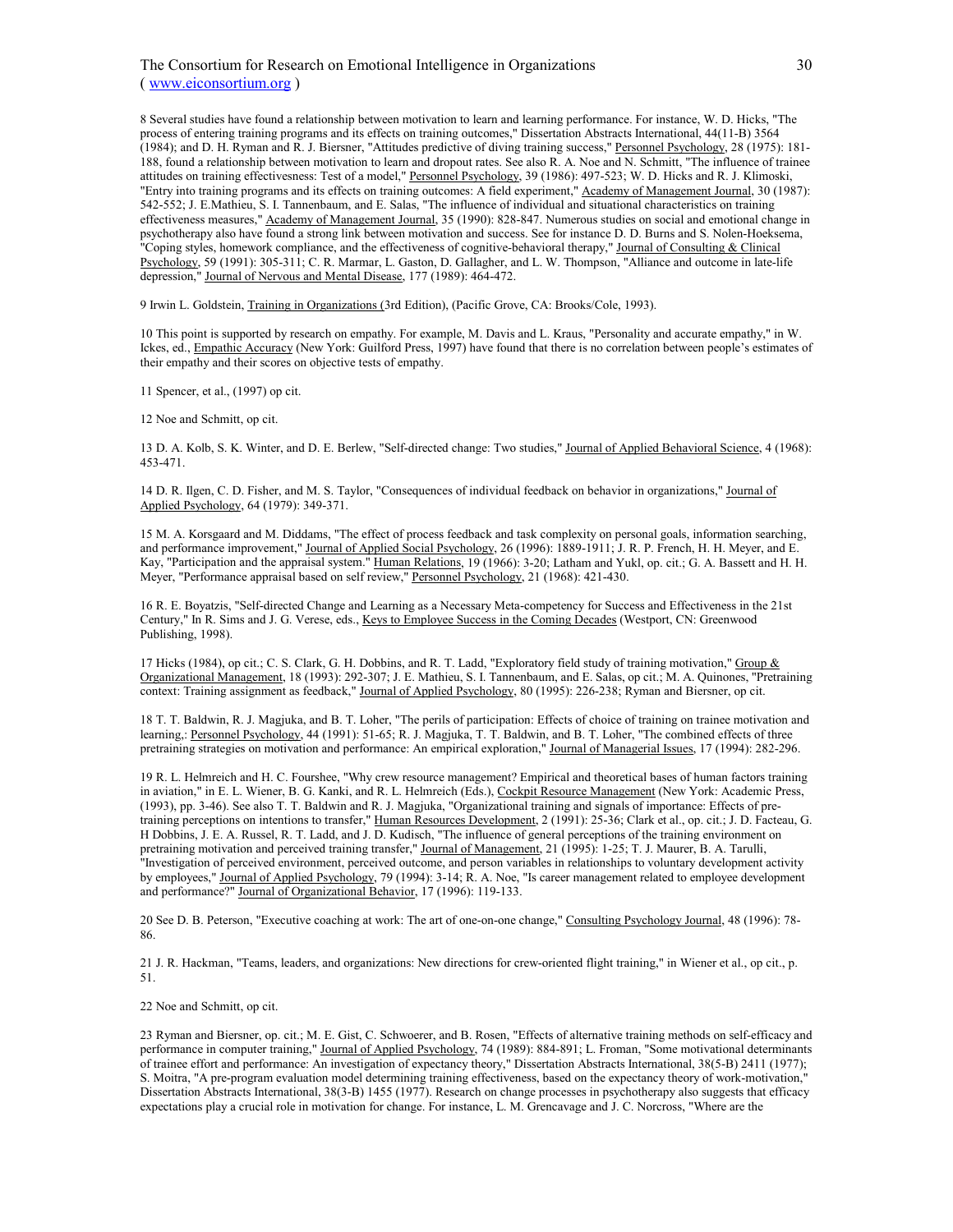commonalities among the therapeutic common factors?" Professional Psychology: Research and Practice, 21 (1990): 372-378, reviewed 50 publications on diverse forms of psychotherapy in order to distill common change factors. They found that the most frequent client characteristic mentioned was "positive expectancies and hope for improvement." See also A. Bandura, N. Adams, and J. Beyer, "Cognitive processes mediating behavioral change," Journal of Personality and Social Psychology, 35 (1977): 125-139; C. R. Marmar, L. Gaston, D. Gallagher, and L. W. Thompson, "Alliance and outcome in late-life depression," Journal of Nervous & Mental Disease, 177 (1989): 464-472.

24 The trainer's expectations also are important. In several studies, the trainees learned more when their trainers were told they had trainees with very high success potential. See D. R. Eden and G. Ravid, "Pygmalion versus self-expectancy: Effects of instructor- and self-expectancy on trainee performance," Organizational Behavior and Human Decision Processes, 3 (1982): 351-364; and D. R. Eden and A. B. Shami, "Pygmalion goes to boot camp: Expectancy, leadership, and trainee performance," Journal of Applied Psychology, 67 (1982): 194-199.

25 R. D. Caplan, A. D. Vinokur, and R. H. Price, "From Job Loss to Reemployment: Field Experiments in Prevention-focused Coping," in G. W. Albee and T. P. Gullotta (Eds.), Primary Prevention Works: Issues in Children's and Families' Lives (Volume 6), Thousand Oaks, CA: Sage, 1997, pp. 341-379.

26 J. O. Prochaska, J. C. Norcross, C. C. DiClemente, Changing For Good: The Revolutionary Program that Explains the Six Stages of Change and Teaches You How to Free Yourself From Bad Habits (New York: W. Morrow, 1994).

27 In a study of 50 articles on factors associated with change in psychotherapy, the researchers found that "development of a therapeutic relationship or working alliance" was the most frequently cited (Grencavage and Norcross, op cit.). A meta-analysis of 24 studies found an average effect size of  $r=26$  for the link between the quality of the therapeutic alliance and outcome (A. O Horvath, B. D. Symonds, "Relation between working alliance and outcome in psychotherapy: A meta-analysis," Journal of Counseling Psychology, (1991): 139-149.

28 J. D. Ford, "Therapeutic relationship in behavior therapy: An empirical analysis," Journal of Consulting and Clinical Psychology, 46 (1978): 1302-1314.

29 There has not been much research on the link between trainer qualities and training outcomes in the context of work organizations. What little research there is has examined academic classroom learning, and it has identified ideal trainer qualities such as, "Is well organized," and "Answers questions clearly and thoroughly." (Goldstein, op cit.). On the other hand, research on behavior change in other contexts has amply documented the link. See, for example, S. J. Blatt, D. C. Zuroff, D. M. Quinlan, and P. A. Pilkonis, "Interpersonal factors in brief treatment of depression: Further analyses of the National Institute of Mental Health Treatment of Depression Collaborative Research Program," Journal of Consulting and Clinical Psychology, 64 (1996): 162-171; D. D. Burns and S. Nolen-Hoeksema, "Therapeutic empathy and recovery from depression in cognitive-behavioral therapy: A structural equation model," Journal of Consulting & Clinical Psychology, 60 (1992): 441-449; W. P. Henry, T. E. Schacht, and H. H. Strupp, "Structural analysis of social behavior: Application to a study of interpersonal process in differential psychotherapeutic outcome. Special Issue: Psychotherapy research," Journal of Consulting & Clinical Psychology, 54 (1986): 27-31; G. G. Kolden, "Change in early sessions of dynamic therapy: Universal processes and the generic model of psychotherapy," Journal of Consulting and Clinical Psychology, 64(1996): 489-496; S.K. Valle, "Interpersonal functioning of alcoholism counselors and treatment outcome," Journal of Studies on Alcohol, 42 (1981): 783-790.

30 W. R. Miller, R. G. Benefield, and J. S. Tonigan, "Enhancing motivation for change in problem drinking: A controlled comparison of two therapist styles," Journal of Consulting & Clinical Psychology, 61 (1993): 455-461. Other researchers have found negative associations between outcome and behaviors such as "blaming and belittling" (Henry, Schacht, and Strupp, op cit.) and "attacking" (L. M. Najavits and H. H. Strupp, "Differences in the effectiveness of psychodynamic therapists: A process-outcome study," Psychotherapy, 31 (1994): 114-123).

32 Although there is some research support for self-directed change in the training and development literature (e.g., C. A. Frayne and G. P. Latham, "Application of social learning theory to employee self-management of attendance," Journal of Applied Psychology, 72 (1987): 387-392; M. E. Gist, C. K. Stevens, A. G. Bavetta, "Effects of self-efficacy and post-training intervention on the acquisition and maintenance of complex interpersonal skills," Personnel Psychology, 44 (1991): 837-861; D. A. Kolb and R. E. Boyatzis, "Goal setting and self-directed behavior change," Human Relations, 23 (1970): 439-457; L. M. Spencer and S. M. Spencer, Competence at Work: Models for Superior Performance (New York: John Wiley & Sons, Inc., 1993); Tannenbaum and Yukl, op cit.), the strongest support for this approach comes from research on behavior change. See, for instance, J. L. Sonne and D. Janoff, "The effect of treatment attributions on the maintenance of weight reduction: A replication and extension," Cognitive Therapy & Research, 3 (1982): 389-397. Research on the processes that people use to change on their own also supports the notion that change is facilitated by selfcontrol. Stories of successful life change attempts, compared to unsuccessful ones, were more likely to involve self-reward and selfreinforcement. And the successful changers were more likely to feel they had control over their behavior, and greater self-control in general (T. F. Heatherton P. A. Nichols, "Personal accounts of successful versus failed attempts at life change," Personality and Social Psychology Bulletin, 20 (1994): 664-675).

33 In one early study of the use of goals in training, D. A. Kolb, S. K. Winter, and D. E. Berlew, "Self directed change: Two studies," Journal of Applied Behavioral Science, 4 (1968): 453-471, found that self-directed change was enhanced when the method was modified to emphasize conscious goal-setting. In the organizational behavior literature, goal-setting has been shown to improve performance across a wide range of domains (E. A. Locke, G. P. Latham, A Theory of Goal Setting and Task Performance (Englewood Cliffs, NJ: Prentice-Hall, 1990); K. N. Wexley, T. T. Baldwin, "Posttraining strategies for facilitation positive transfer: An empirical exploration," Academy of Management Review, 29 (1986): 503 - 520).

<sup>31</sup> Caplan et al., op cit.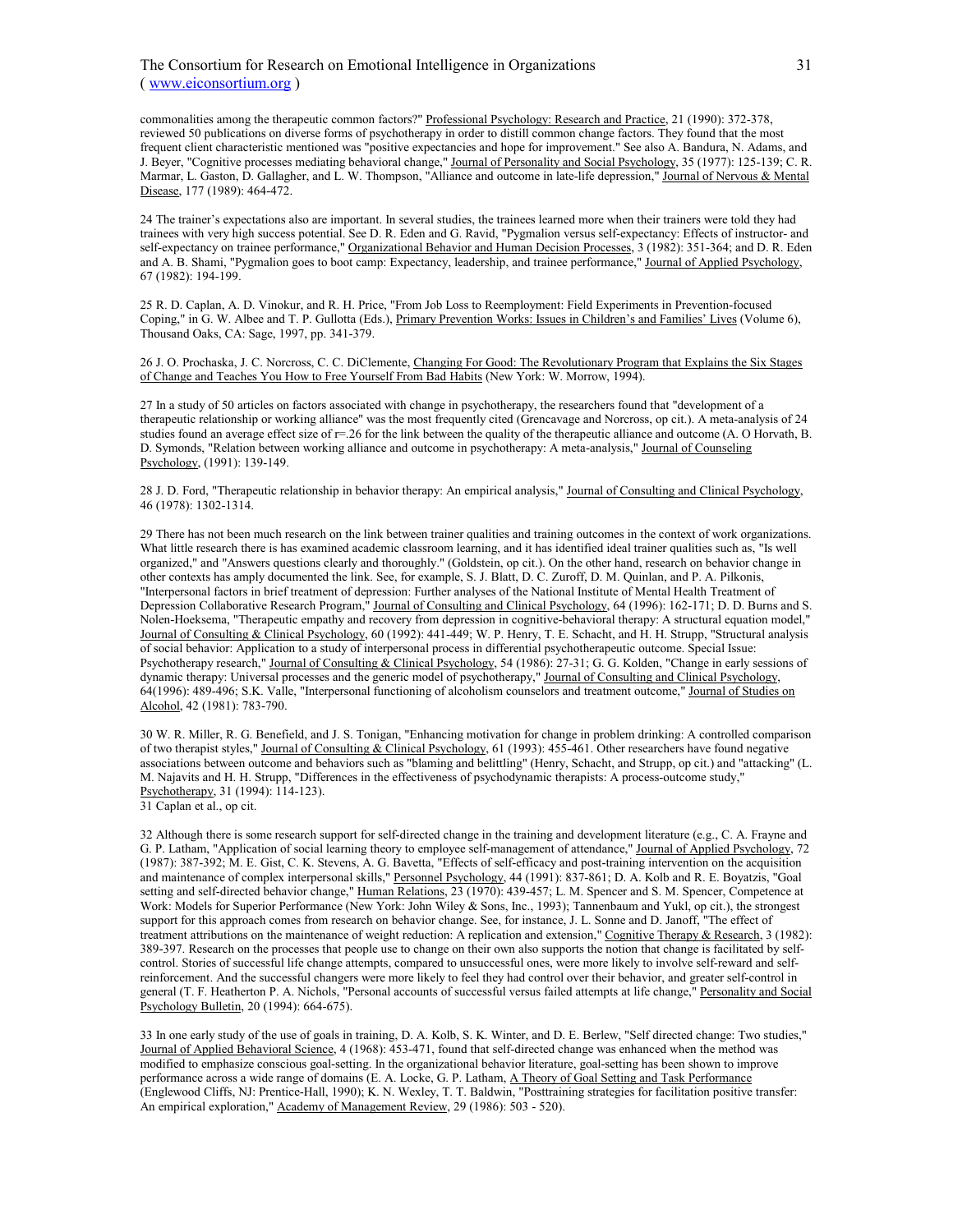34 C. R. Snyder, The Psychology of Hope (New York: Free Press, 1993); A. Bandura and D. Cervone, "Self-evaluative and selfefficacy mechanisms governing the motivational effects of goal systems," Journal of Personality and Social Psychology, 45 (1983): 1017-1028; Douglas T. Hall, Careers in Organizations, (Santa Monica, CA: Goodyear, 1976).

35 The principles of distributed rather than massed practice, and overlearning, are well established in the experimental research on learning (T. T. Baldwin J. K. Ford, "Transfer of training: A review and directions for future research," Personnel Psychology, 41 (1988): 63-105; F. N. Dempster, "The spacing effect: A case study in the failure to apply the results of psychological research," American Psychologist, 43 (1988): 627-634. Research on the "dose-response effect" in psychotherapy also shows that the longer people work at changing, the more durable the change will be. Most people do not show stable changes until they have completed at least a dozen or more sessions (K. Howard, S. M. Kopta, M. S. Krause, D. E. Orlinsky,. "The dose-effect relationship in psychotherapy," American Psychologist, 41 (1986): 159-164.)

36 Goldstein, op. cit., In a study of self-development groups conducted for students attending a business school, the amount of feedback individuals received from other group members during the last half of the group was one of two factors that predicted success. Improving the change method to enhance feedback increased the percentage of learners who successfully attained their goals from 5 to 61 percent (Kolb, Winter, and Berlew, op cit.). See also the study by J. L. Komaki, R. L. Collins, and P. Penn, "The role of performance antecedents and consequences in work motivation," Journal of Applied Psychology, 67 (1982): 334-340.

37 Ilgen and his colleagues have suggested that providing too much feedback can backfire because it might reduce the learnerís sense of personal control and make the learner more dependent on feedback. However, trainers are more likely to provide too little feedback rather than too much. See D. R. Ilgen, C. D. Fisher, and M. S. Taylor, "Consequences of individual feedback on behavior in organizations," Journal of Applied Psychology, 64 (1979): 349-371.

38 L.Spencer, in L. J. Bassi and D. Russ-Eft, eds., What Works, (Alexandria,, VA: ASTD, 1997). Research on change processes in psychotherapy also has pointed to the superiority of experiential methods. An example was a study of the components of cognitive therapy associated with change. The results suggested that concrete methods predicted positive change in mood; but less focused, more abstract discussions did not (C. J. Robins, A. M. Hayes, "An appraisal of cognitive therapy," Journal of Consulting and Clinical Psychology, 61 (1993): 205-214). Research in neuroscience has reached similar conclusions, suggesting that emotional learning is more likely to occur when novelty, dramatic retreat settings, and powerful stimuli that engage all the senses mark the experience. (S. M. Kosslyn and O. Koenig, Wet Mind: The New Cognitive Neuroscience (New York: Free Press, 1995).

#### 39 Wiener, et al., op cit.

40 K. E. Kram, "Improving the mentoring process," Training and Development Journal, 39 (1985): 40-43, found that mentors, in addition to helping people to get ahead, also serve as valuable role models and sources of support. In doing so, they help people to develop the social and emotional competencies that are particularly important for success. For other research on the value of mentoring, see C. Orpen, "The effects of mentoring on employees' career success," Journal of Social Psychology, 135 (1995): 667-668; T. Scandura, "Mentorship and Career Mobility: An empirical investigation," Journal of Organizational Behavior, 13 (1992): 169-174; and E. Fagenson, "The Mentor Advantage: Perceived career/job experiences of proteges vs. non-proteges," Journal of Organizational Behavior, 10 (1989): 309-320.

41 There is a large research literature showing how the support provided by self-help groups can be a powerful lever for behavior change. See for instance: L. H. Levy, "Self-Help Groups: Types and Psychological Processes, Journal of Applied Behavioral Science, 12 (1976): 310-322; M. A. Lieberman and L. Borman, Self-Help Groups for Coping with Crises: Origins, Members, Processes, and Impact (San Francisco: Jossey-Bass, 1979); B. S. McCrady and W. R. Miller (Eds.), Research on Alcoholics Anonymous: Opportunities and Alternatives (New Brunswick, NJ: Rutgers Center for Alcohol Studies, 1993); G. A. Hinrichsen, T. A. Revenson, and M. Shinn, "Does Self-Help Help? An Empirical Investigation of Scoliosis Peer Support Groups, Journal of Social Issues, 41 (1985): 65-87; and T. J. Powell (Ed.), Understanding Self-Help: Frameworks and Findings (Newbury Park, CA: Sage, 1994).

42 There is a sizable body of research on the value of models in learning. See, for example, A. Bandura, Social Learning Theory (Englewood Cliffs, NJ: Prentice Hall, 1977); Tannenbaum and Yukl, op. cit.

43 Insight was an important component in A.T.&T.'s career development program for executives. See, for instance, D. W. Bray, "The Assessment Center Method," in R. L. Craig (Ed.), Training and Development Handbook, (New York: McGraw-Hill, 1976).

44 In a study of those who attempted some kind of life change, 20 percent of those who successfully made changes "gained new understanding of (their) situation through a sudden flash of insight into their behavior." They also were more likely to describe themselves as having discovered "a new sense of self-knowledge and understanding." By contrast, none of the non-changers expressed any type of insight at all (Heatherton and Nichols, op cit.).

#### 45 Kram, op cit.,1985.

46 For instance, one study showed that adding relapse prevention to a management training program helped increase transfer of skills to the job (A. Tziner, R. R. Haccoun, A. Kadish, "Personal and situational characteristics influencing the effectiveness of transfer of training improvement strategies," Journal of Occupational Psychology, 64 (1991): 167-177). See also L. Burke, T. Baldwin, "Improving transfer of training: A field investigation of the effects of relapse prevention training and transfer climate on maintenance outcomes," Dissertation Abstracts International, Section A: Humanities & Social Sciences. Vol 57(4-A), Oct 1996, 1725. ; M. E. Gist, A. G. Bavetta, and C. K. Stevens, "Transfer training method: Its influence on skill generalization, skill repetition, and performance level," Personnel Psychology, 43 (1990): 501-523; Gist, et al. (1991), op cit.,; R. A. Noe, J. Sears, A. M. Fullenkamp, "Relapse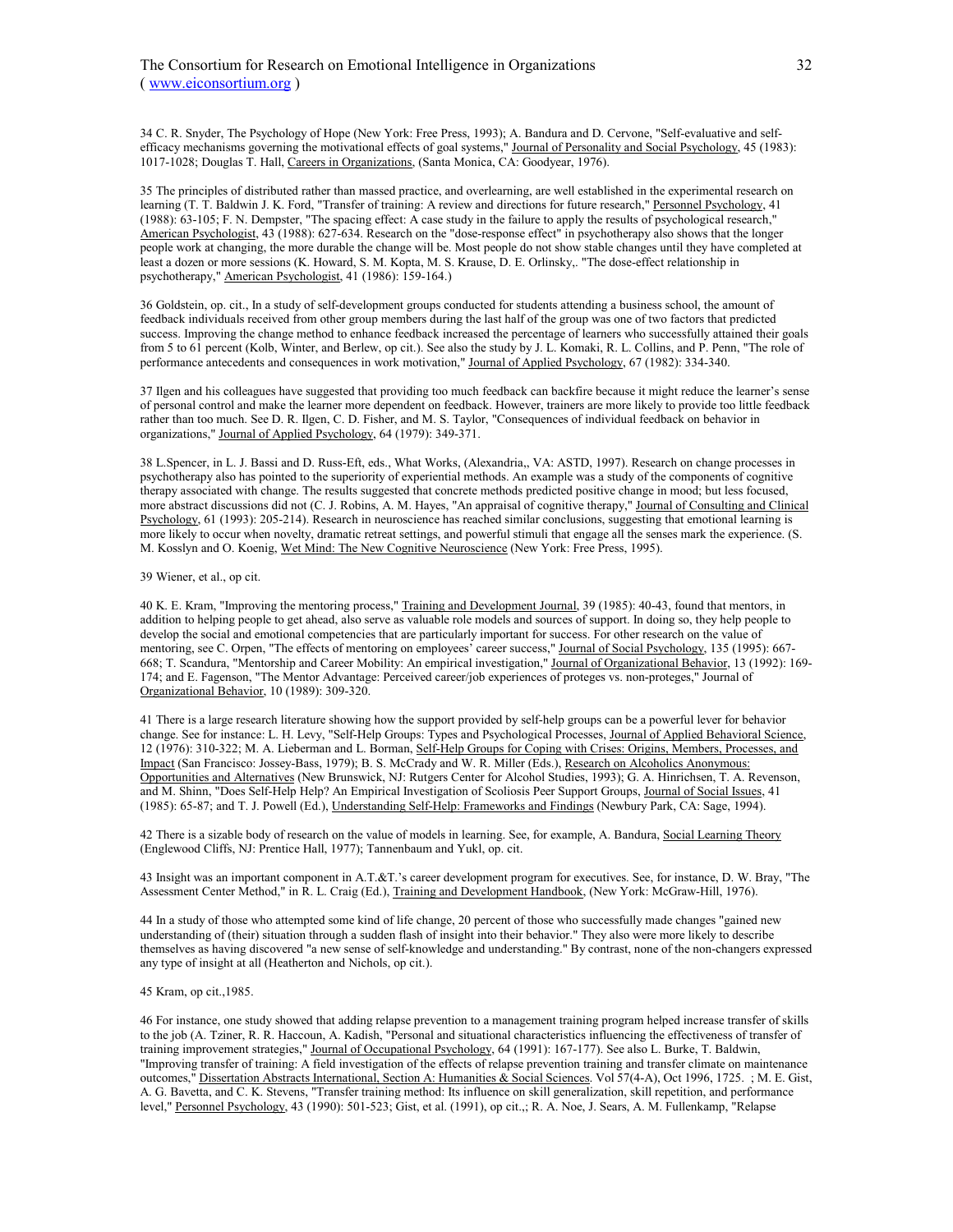The Consortium for Research on Emotional Intelligence in Organizations ( www.eiconsortium.org )

training: Does it influence trainees' post training behavior and cognitive strategies?" Journal of Business and Psychology, 4 (1990): 317-328; A. D. Vinokur and Y. Schul, "Mastery and inoculation against setbacks as active ingredients in the JOBS intervention for the unemployed," Journal of Clinical and Consulting Psychology, 65 (1997): 867-877.

47 C. A. Heaney, R. H. Price, and J. Rafferty, "The Caregiver Support Program: An Intervention to Increase Employee Coping Resources and Enhance Mental Health," in L. R. Murphy, J. J. Hurrell, L. S. Sauter, and G. P. Keita, Eds., Job Stress Interventions (Washington, D. C.: American Psychological Association, 1995); M. L. Davis-Sacks, A. Weine, and C. Heaney, The Caregiver Support Program: A Descriptive Account (Ann Arbor, MI: Institute for Social Research, University of Michigan, 1988).

48 The difficulty of transferring and maintaining social and emotional learning was demonstrated in a study of an assertion training program. Gains from the training had disappeared when the participants were tested two months following the end of training. The author concluded that long-term behavioral maintenance requires special intervention, such as training in self-management skills and restructuring the individual's natural environment (J. D. Ford, "Therapeutic relationship in behavior therapy: An empirical analysis," Journal of Consulting and Clinical Psychology, 46 (1978): 1302-1314, p. 1311).

49 J. Z. Rouiller and I. L. Goldstein, "The relationship between organizational transfer climate and positive transfer of training," Human Resource Development Quarterly, 4 (1993): 377-390.

50 T. T. Baldwin, J. K. Ford, "Transfer of training: A review and directions for future research. Personnel Psychology, 41 (1988): 63- 105; R. A. Noe, "Trainees' attributes and attitudes: Neglected influences on training effectiveness," Academy of Management Review, 11 (1986): 736-749.

51 One program was described in G. P. Latham and L. M. Saari, "Application of social-learning theory to training supervisors through behavioral modeling," Journal of Applied Psychology, 64 (1979): 239-246. The other was described in J. S. Russell, K. N. Wexley, and J. E. Hunter, "Questioning the effectiveness of behavior modeling training in an industrial setting," Personnel Psychology, 37 (1984): 465-81.

52 Russell et al., op cit., p. 477.

53 Rouiller and Goldstein (1993), op. cit.

54 Baldwin and Magjuka (1991), op cit.

55 Wiener et al., op cit. For another example, see J. Komaki, A. T. Heinzmann, and L. Lawson, "Effect of training and feedback: Component analysis of a behavioral safety program,". Journal of Applied Psychology, 65 (1980): 261-270.

56 C. C. Manz, H. P. Sims, "Beyond imitation: Complex behavioral and affective linkages resulting from exposure to leadership training models," Journal of Applied Psychology, 71 (1986): 571-578; H. M. Weiss, Subordinate imitation of supervisor behavior: The role of modeling in organizational socialization," Organizational Behavior and Human Performance, 19 (1977): 89-105.

57 E. A. Fleishman, "Leadership climate, human relations training, and supervisory behavior," Personnel Psychology, 6 (1955): 205- 222.

58 For a good discussion of some of the recent work being done on managerial reflection as a development tool, see M. W. Daudelin, "Learning from Experience Through Reflection," Organizational Dynamics, 24 (1996): 36-48; and K. Seibert, "Experience Is The Best Teacher, If you Can Learn From It: Real Time Reflection and Development," in D. T. Hall, ed., The Career Is Dead: Long Live the Career (San Francisco: Jossey-Bass, 1996).

59 M. Sorcher and R. Spence, "The InterFace Project: Behavior modeling as social technology in South Africa," Personnel Psychology, 35 (1982): 557-581.

60 R. K. Flemming and B. Sulzer-Azeroff, "Peer management: Effects on staff teaching performance, Paper presented at the 15th Annual Convention of the Association for Behavioral Analysis, Nashville, TN. (1990). Specially designed support groups, coaches, and mentors also can provide reinforcement and encouragement, as noted above. In one training program, the trainers paired up the trainees with someone who helped them with feedback and encouragement, following the end of training. Data on the program indicated that pairing trainees up led to greater transfer of training.

61 J. B. Tracey, S. I. Tannenbaum, and M. J. Kavanagh, "Applying trained skills on the job: The importance of the work environment," Journal of Applied Psychology, 80, (1995): 239-252; P. Senge, The Fifth Discipline. (New York: Doubleday/Currency, 1990).

62 H. H. Hand, M. D. Richards, and J. W. Slocum, "Organizational climate and the effectiveness of a human relations training program," Academy of Management Journal, 16 (1973): 185-195.

63 Baldwin and Ford, (1988) op cit.

64 K. Kraiger and K. M. Jung, "Linking training objectives to evaluation criteria," in M.A. Quinones and A. Ehrenstein (Eds.), Training for a Rapidly Changing Workforce: Application of Psychological Research (pp. 151-175) (Washington D. C.: American Psychological Association, 1997).